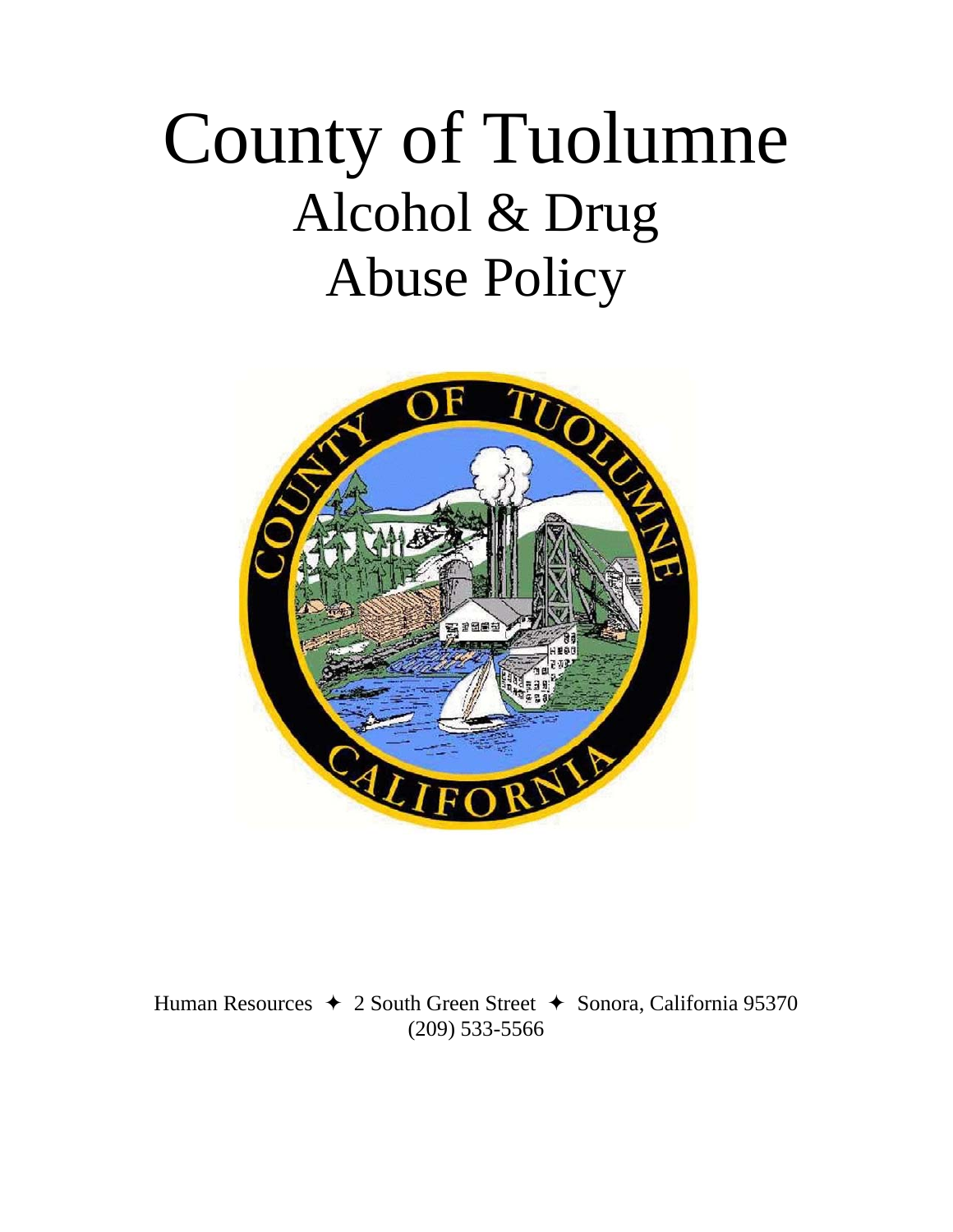# **COUNTY OF TUOLUMNE ALCOHOL AND DRUG ABUSE POLICY**

#### I. PURPOSE

It is the intention of this policy to eliminate substance abuse and its effects in the workplace. While Tuolumne County has no intention of intruding into the private lives of its employees, involvement with drugs and alcohol can take its toll on job performance and employee safety. Our objective is to insure that employees are in a position to perform their duties safely and efficiently in the interests of their fellow workers and the public as well as themselves. The presence of drugs and alcohol on the job, and the influence of these substances on employees during working hours, are inconsistent with this objective.

Employees who think they may have an alcohol or drug abuse problem are urged to voluntarily seek confidential assistance from the Employee Assistance Program. While the County will be supportive of those who seek help voluntarily, the County will be equally firm in identifying and disciplining those who continue to be substance abusers and do not seek help.

Alcohol or drug abuse will not be tolerated, and disciplinary action, up to and including termination, will be used as necessary to achieve this goal.

This policy provides guidelines for the detection and deterrence of alcohol and drug abuse. It also outlines the responsibilities of County managers and employees. To that end, the County will act to eliminate any substance abuse (alcohol, illegal drugs, prescription drugs or any other substance which could impair an employee's ability to safely and effectively perform the functions of their particular job) which increases the potential for accidents, absenteeism, substandard performance, poor employee morale or damage to the County's reputation. All persons covered by this policy should be aware that violations of the policy may result in discipline, up to and including termination, or in not being hired.

In recognition of the public service responsibilities entrusted to the employees of Tuolumne County, and that drug and alcohol usage can hinder a person's ability to perform duties safely and effectively, the following policy against drug and alcohol abuse is hereby adopted by the Tuolumne County Board of Supervisors.

#### II. POLICY

It is County policy that employees:

- (i) shall not be under the influence of alcohol or drugs while on duty;
- (ii) nor possess alcohol or drugs while on County property or at work locations or while in uniform;
- (iii) nor sell, manufacture**,** or provide drugs or alcohol to any other employee or to any person while such employee is on duty;
- (iv) nor have their ability to work impaired as a result of the use of alcohol or drugs when reporting for work.

While use of medically prescribed medications and drugs is not (per se) a violation of this policy, attempting to work while taking medications or drugs which could interfere with the safe and effective performance of duties or operation of County equipment may result in discipline, up to and including termination. In the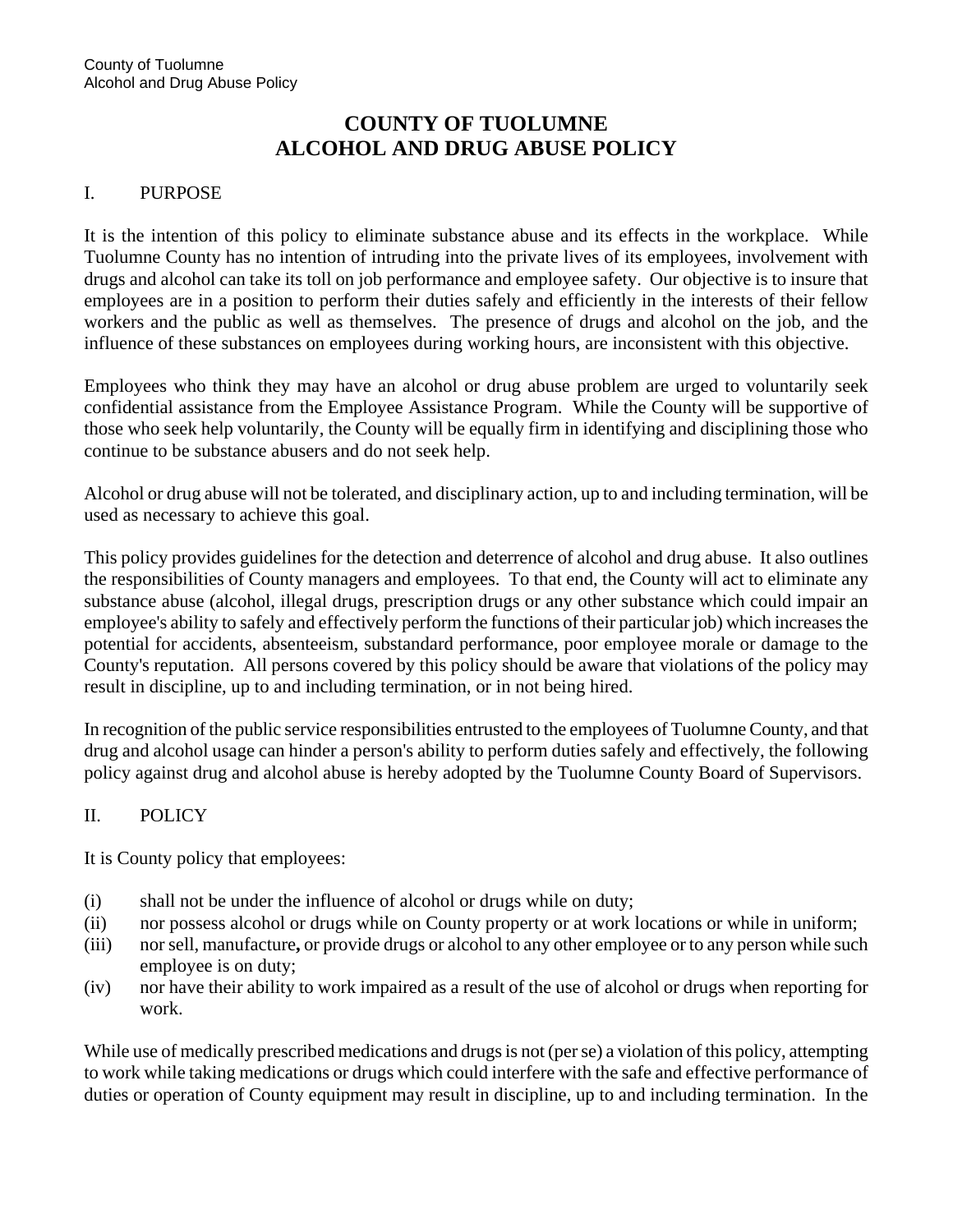event there is a question regarding an employee's ability to safely and effectively perform assigned duties while using such medications or drugs, clearance from a qualified medical practitioner may be required.

The County reserves the right to search, without employee consent, all areas and property in which the County maintains control or joint control with the employee. Employee safeguards will be the same as applies to the Peace Officer's Bill of Rights\*. Alternatively, the County may notify the appropriate law enforcement agency that an employee may have illegal drugs in his/her possession or in an area not jointly or fully controlled by the County.

Employees reasonably believed to be under the influence of alcohol or drugs shall be prevented from engaging in further work and shall be detained until he/she can be safely transported from the work site to their home or other appropriate location.

The County has established a voluntary Employee Assistance Program (EAP) to assist those employees who voluntarily seek help for alcohol or drug problems. Employees should contact their supervisors or the EAP for additional information.

**\* Government Code §3309: "No public safety officer (read employee) shall have his locker, or other space for storage that may be assigned to him searched except in his presence, or with his consent, or unless a valid search warrant has been obtained or where he has been notified that a search will be conducted. This section shall apply only to lockers or other space for storage that are owned or leased by the employing agency (read County)."** 

# III. APPLICATION

This policy applies to all employees of and to all applicants for positions with the County. This policy applies to alcohol and to all substances, drugs, or medications, legal or illegal, which could impair an employee's ability to effectively and safely perform the functions of the job.

#### IV. ALCOHOL AND DRUG-FREE AWARENESS TRAINING PROGRAM

The County shall develop and implement an on-going Alcohol and Drug Awareness Training Program for all supervisors. The County shall distribute and explain this Policy to all current and future County employees. Each employee will be asked to sign a receipt acknowledging receipt of a copy of this policy and their understanding of its contents (Attachment "A"). The purpose of the Alcohol and Drug-Free Awareness Training Program is that all County employees acknowledge & support the intent & provisions of this Policy.

#### V. EMPLOYEE'S RESPONSIBILITIES

An employee must:

- A. Not report to work while his/her ability to perform job duties is impaired due to on or off duty alcohol or drug use.
- B. Not possess or use alcohol or impairing drugs during working hours or at any time while on County property or while in uniform.
- C. Not directly or through a third party sell, manufacture**,** or provide drugs or alcohol to any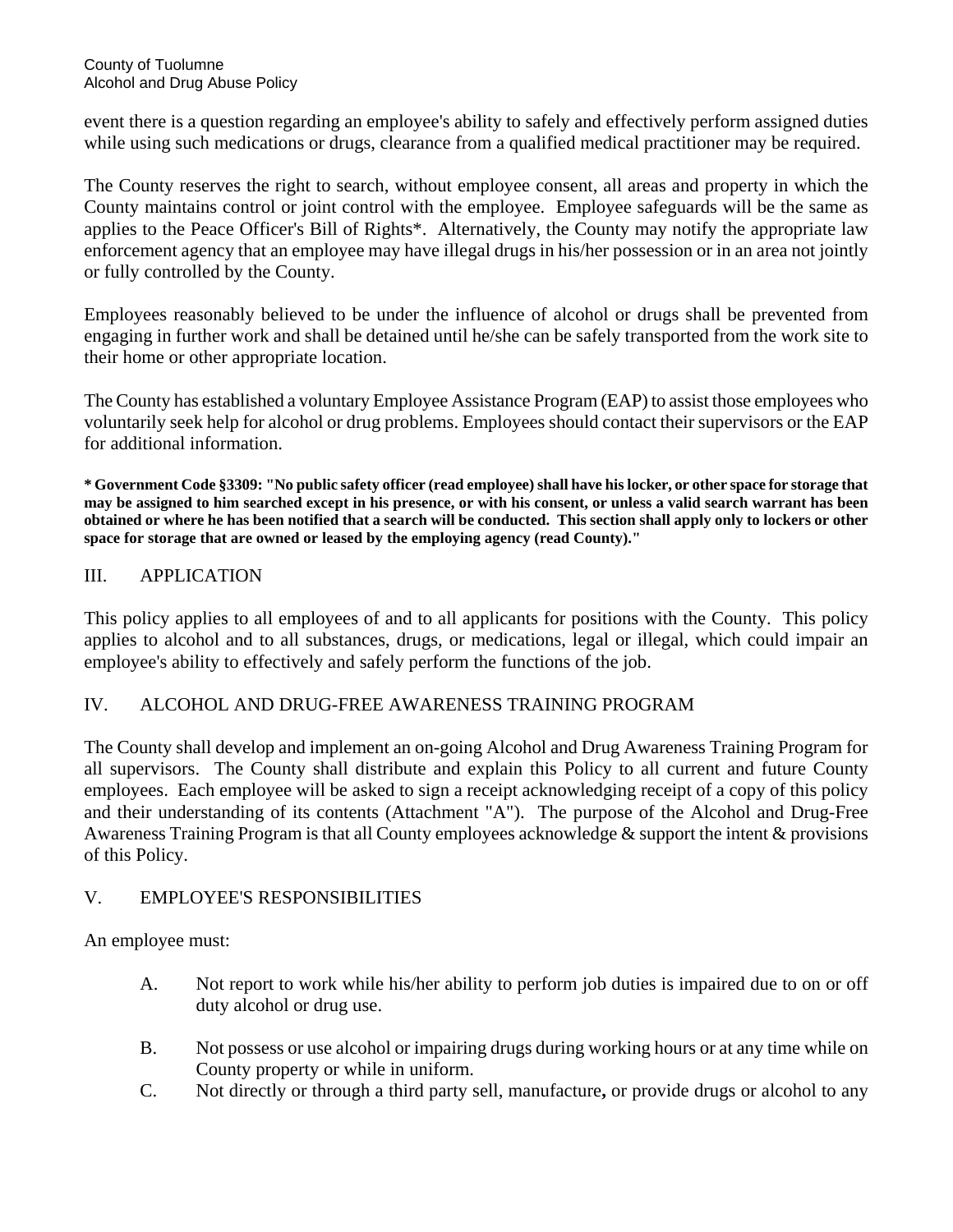person, including any employee, while either employee or both employees are on duty;

- D. Provide, as soon as practical, but no later than 72 hours, a bona fide verification of a current valid prescription for any potentially impairing drug or medication. The prescription must be in the employee's name.
- E. Notify his/her supervisor of any criminal drug statute conviction for a violation occurring in the workplace no later than five (5) days after conviction.

#### VI. MANAGEMENT RESPONSIBILITIES AND GUIDELINES

- A. Managers and supervisors are responsible for reasonable enforcement of this policy and insuring that each employee under their direction has received a copy of this Policy.
- B. Managers and supervisors may require that an employee submit to a drug and/or alcohol test when a manager or supervisor has a reasonable suspicion that an employee is intoxicated or under the influence of drugs or alcohol while on the job or standby duty, such test shall be performed in the Emergency Room at Tuolumne General Hospital. "Reasonable suspicion" is a belief based on objective facts sufficient to lead a reasonably prudent person to suspect that an employee is under the influence of drugs or alcohol so that the employee's ability to perform the functions of the job is impaired or so that the employee's ability to perform his/her job safely is reduced. For examples of behavior which alone or in combination may constitute reasonable suspicion, see Attachment G, "Drug and Alcohol Effect Facts".

The following factors in combination with one or more of the behaviors listed in Attachment G may constitute reasonable suspicion:

- 1. An accident involving County property where employee is deemed to be at fault.
- 2. Unprovoked physical altercation;
- 3. Unprovoked verbal altercation;
- 4. Deviation from regular behavior;
- 5. Possession of alcohol or drugs;
- 6. Information obtained from a reliable person with personal knowledge.
- C. Any manager or supervisor, prior to requiring an employee to submit to a drug and/or alcohol test shall document in writing the facts constituting reasonable suspicion that the employee in question is intoxicated or under the influence of drugs. Attachment "B" is to be used for this purpose. It shall then be routed to their department head or designee with a copy to the employee. Except in situations to avert harm to the County or to the public, an employee shall have the right to representation and shall be informed thereof; provided, in no event shall said test be delayed for more than two (2) hours awaiting representation. Attachments "C, D, and E" shall be provided to the employee for signatures prior to the testing.
- D. Where there is reasonable suspicion that the employee is then under the influence of alcohol or drugs, the manager or supervisors should not direct the employee to go home, but should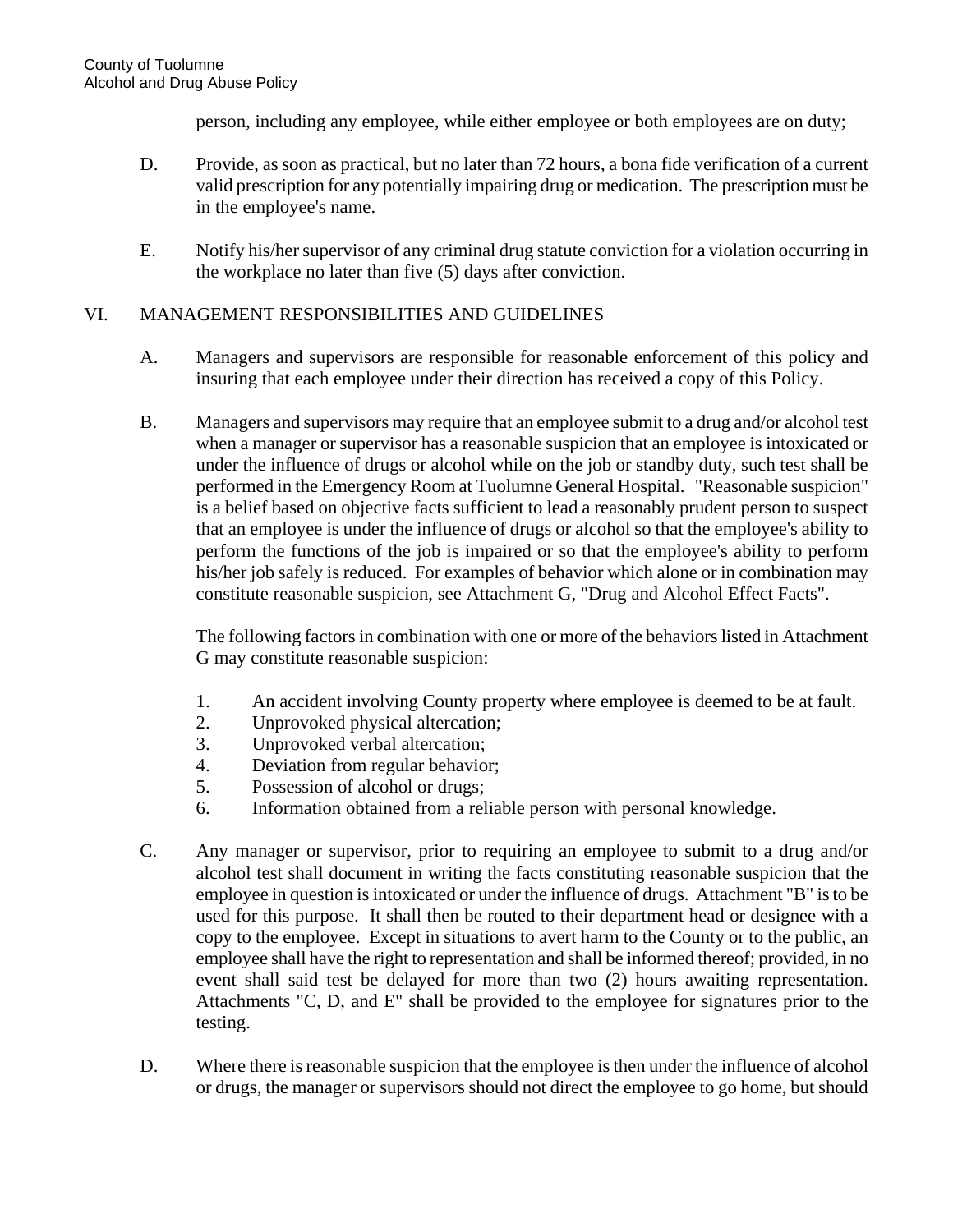ask the employee to remain for a reasonable time until the employee can be safely transported home or to another appropriate location.

- E. Managers and supervisors shall not physically search the person of employees, nor shall they search the personal possessions of employees without the freely given consent of, and in the presence of, the employee (see II. Policy). This consent is authorized only when the employee has signed Attachment B.
- F. Managers and supervisors shall notify the appropriate law enforcement agency when they have reasonable suspicion to believe that a County employee may have illegal drugs in his/her possession or in an area not jointly or fully controlled by the County.
- G. Managers and supervisors shall notify their department head or designee when they have reasonable suspicion to believe that an employee may have illegal drugs in his/her possession or in area not jointly or fully controlled by the County. If the department or designee concurs that there is reasonable suspicion of illegal drug possession, the department head shall notify the Human Resources Office.
- H. If the employee has been convicted of a criminal drug occurrence in the workplace and the employee is working under a Federal grant, the supervisor shall notify the grant agency within 10 days after receiving notice of the conviction and shall take appropriate personnel action against such employee within 30 days.

# VII. CHEMICAL DEPENDENCY AS A DISABILITY

Title I of the American's with Disabilities Act (ADA) protects qualified individuals with disabilities from employment discrimination. Under the ADA, a person has a disability if he has a physical or mental impairment that substantially limits a major life activity. The ADA also protects individuals who have a record of a substantially limiting impairment, and people who are regarded as having a substantially limiting impairment.

To be protected under the ADA, an individual must have, have a record of, or be regarded as having a substantial, as opposed to a minor, impairment. A substantial impairment is one that significantly limits or restricts a major life activity such as hearing, seeing, speaking, breathing, performing manual tasks, walking, learning or working. The ADA allows that an employer can test applicants or employees for current illegal drug use, can make employment decisions based upon verifiable test results, refuse to hire an individual or terminate a current employee who uses drugs illegally. Individuals who currently use drugs illegally are specifically excluded from the ADA's protection. The ADA does not encourage, authorize, or prohibit drug tests and therefore does not interfere with the County's authority to do so. However, the ADA may protect a person who has successfully completed or is currently in a rehabilitation program and no longer illegally using drugs; if all other provisions of the Act are also met.

Chemical dependency may or may not be considered a disability, then, based upon that dependency's degree of impact upon the major life activities of the employee in question. Any employee who thinks they can be helped by entering a treatment program will be granted a special leave of absence under the terms and conditions of their applicable MOU, so long as they voluntarily seek that treatment and request the leave.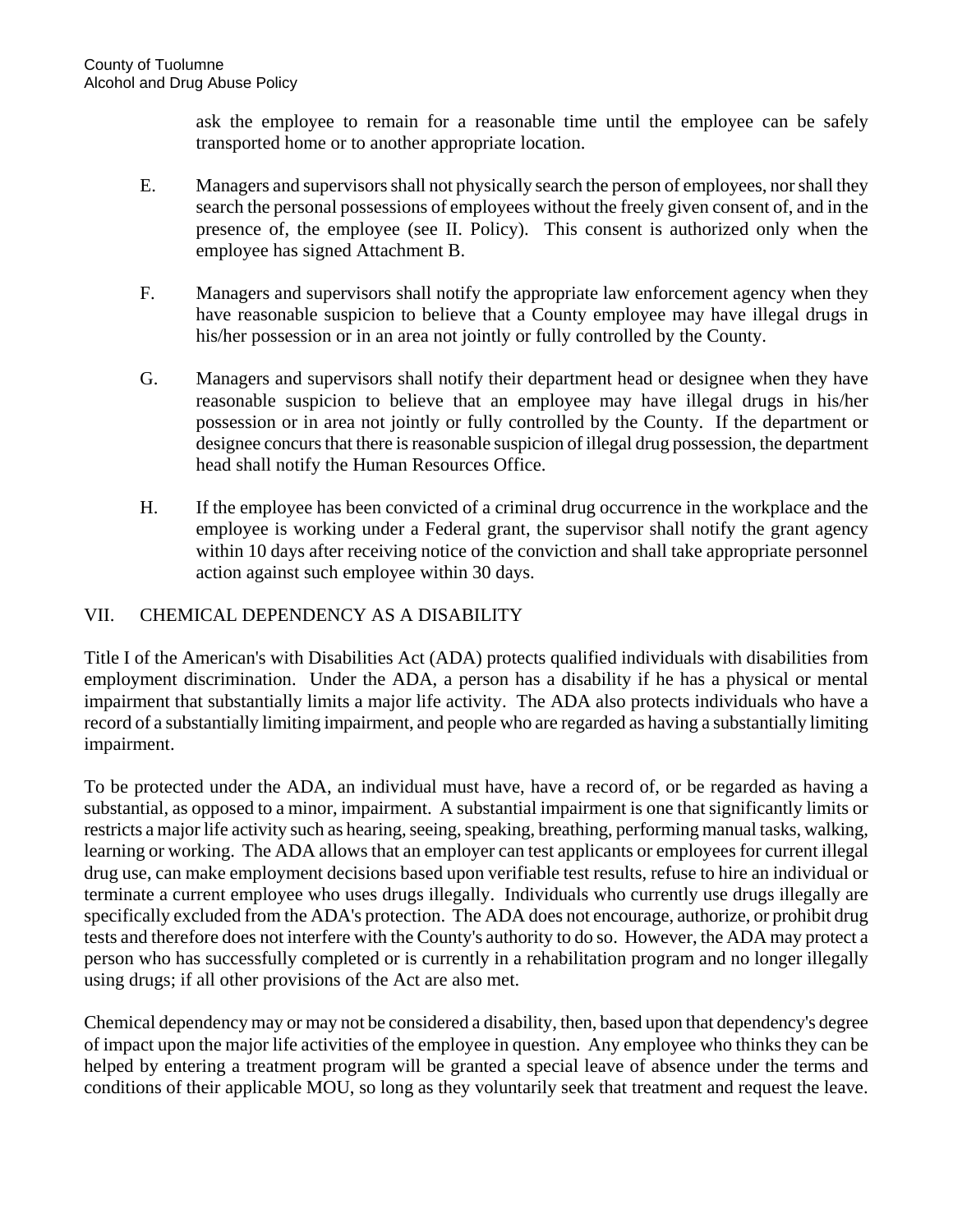Help in finding an appropriate program is available through the County's EAP.

# VIII. DEPARTMENT OF TRANSPORTATION REGULATIONS

Effective January 1, 1996, the County of Tuolumne must comply with the United States Department of Transportation regulations implementing the Federal Omnibus Transportation Employee Testing Act of 1991. Specifically, the County must comply with the regulations of the Federal Highway Administration (FHWA). Adoption of a policy is one of the County's obligations under the regulations. This policy sets forth the rights and obligations of covered employees. If you are an employee covered by these new requirements (see Section A below) you should familiarize yourself with the provision of this policy *because compliance with this policy is a condition of your employment***.**

If you are an employee covered by this policy, you should be aware that you are still required to comply with the provisions of the County's overall Alcohol and Drug Abuse Policy. The obligations and requirements set forth below are in addition to existing obligations and requirements set forth in the overall policy.

An employee should refer any questions regarding his/her rights and obligations under the new regulations to the Human Resources Office at #5566.

A. Covered Employees:

Employees in the following job classifications have been determined to be "covered employees" because they perform "safety sensitive functions" as described in Section B below, and they are subject to all of the provisions of this policy. Please note that any classification that meets the definition described in Section B will be determined to be a "covered employee," irregardless of whether that classification's title appears below.

- **Example 3** Senior Road Worker **I Road Supervisor C**
- **The Soud Worker II Compared Crew Leadworker Compared Property** Recreation Bus Driver
- **Equipment Mechanic I Equipment Mechanic II Constant Constant Constant Constant Constant Constant Constant Constant Constant Constant Constant Constant Constant Constant Constant Constant Constant Constant Constant Con**
- **Example 1** Sr. Equipment Mechanic **Containers** and Containers are the Fleet Supervisor
- 
- 
- 
- 
- ) Assistant Public Works Director Road Operations
- B. Safety-Sensitive Functions

Covered employees may not be under the influence or in possession of controlled substances or alcohol during work hours. Further, the regulations of the FHWA prohibit certain conduct (see Section C below) while performing and prior to performing safety sensitive functions. A safety sensitive function is driving one of the following vehicles:

- 1. a vehicle with a gross combination weight of at least 26,001 pounds inclusive of a towed unit with a gross vehicle weight rating of more than 10,000 pounds;
- 2. a vehicle with a gross vehicle weight of at least 26,001 pounds;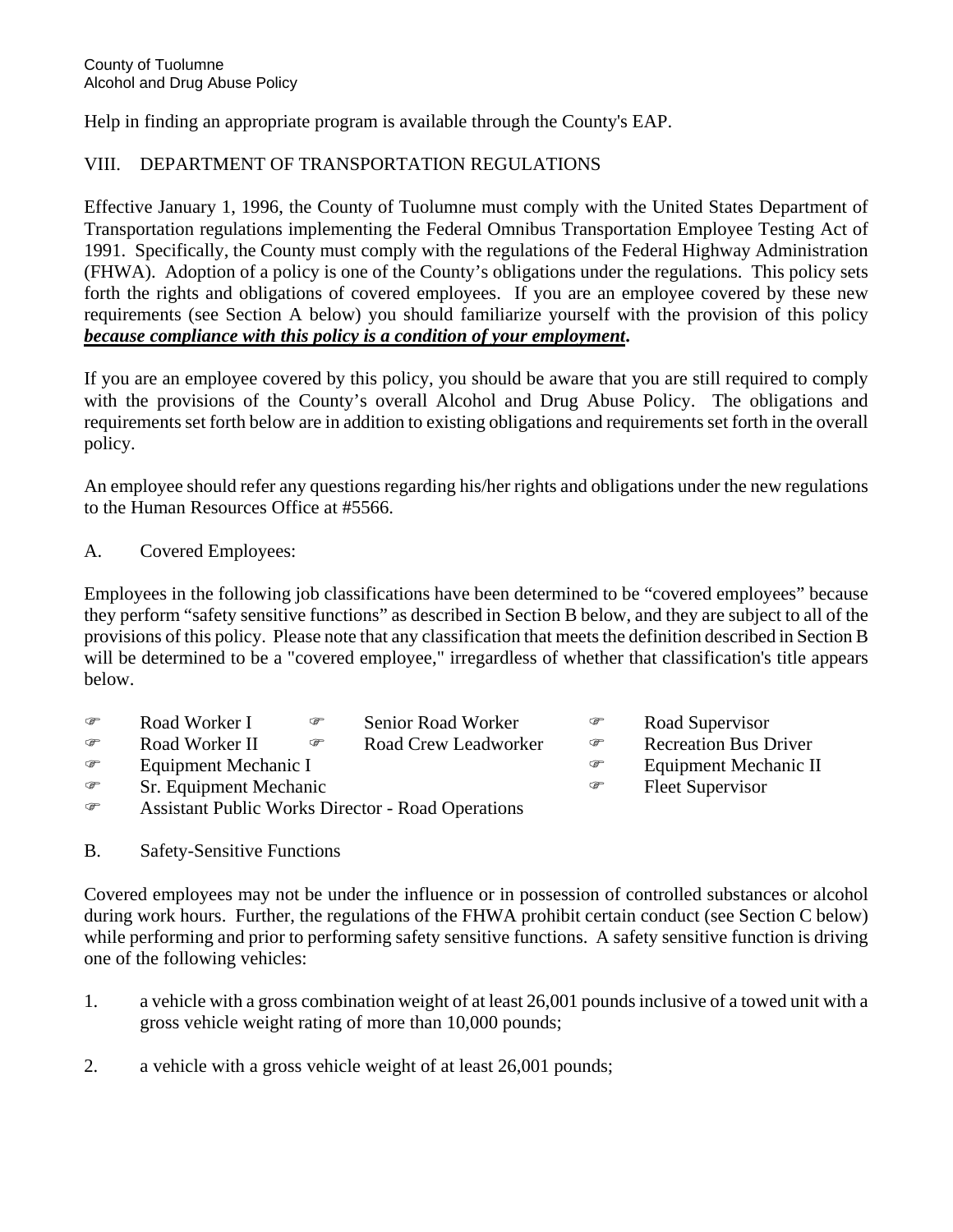- 3. a vehicle designed to transport 16 or more passengers, including the driver; or
- 4. a vehicle used to transport those hazardous materials found in the Hazardous Materials Transportation Act.
- C. Prohibitions

The following conduct will be considered cause for discipline, up to and including termination, as defined in the applicable Memorandum of Understanding between the County and it's employees. Specific examples include but are not limited to:

- 1. Reporting for duty or remaining on duty requiring the performance of safety sensitive functions while having an alcohol concentration level of 0.04 or greater;
- 2. Performing a safety sensitive function within four hours of using alcohol;
- 3. Being on duty or operating a vehicle described in Section C above, while possessing alcohol;
- 4. Using alcohol while performing a safety sensitive function;
- 5. Reporting for duty or remaining on duty requiring the performance of safety sensitive functions when the employee used any controlled substances, except if the use is pursuant to the instructions of a physician who has advised the employee that the substance does not adversely affect the employee's ability to safely operate a vehicle (see V(D) for further discussion);
- 6. Reporting for duty or remaining on duty requiring the performance of safety sensitive functions if the employee tests positive for controlled substances;
- 7. Refusing to submit to any alcohol or controlled substances test required by this Policy. A covered employee who refuses to submit to a required drug/alcohol test will be treated in the same manner as an employee who tested 0.04 or greater on an alcohol test or tested positively on a controlled substance test;

A refusal to submit to an alcohol or controlled substance test required by this Policy includes, but is not limited to:

- a. A refusal to provide a urine sample for a drug test;
- b. An inability to provide a urine sample without a valid medical explanation;
- c. A refusal to complete and sign the breath alcohol testing form, or otherwise to cooperate with the testing process in a way that prevents the completion of the test;
- d. An inability to provide breath or to provide an adequate amount of breath without a valid medical explanation;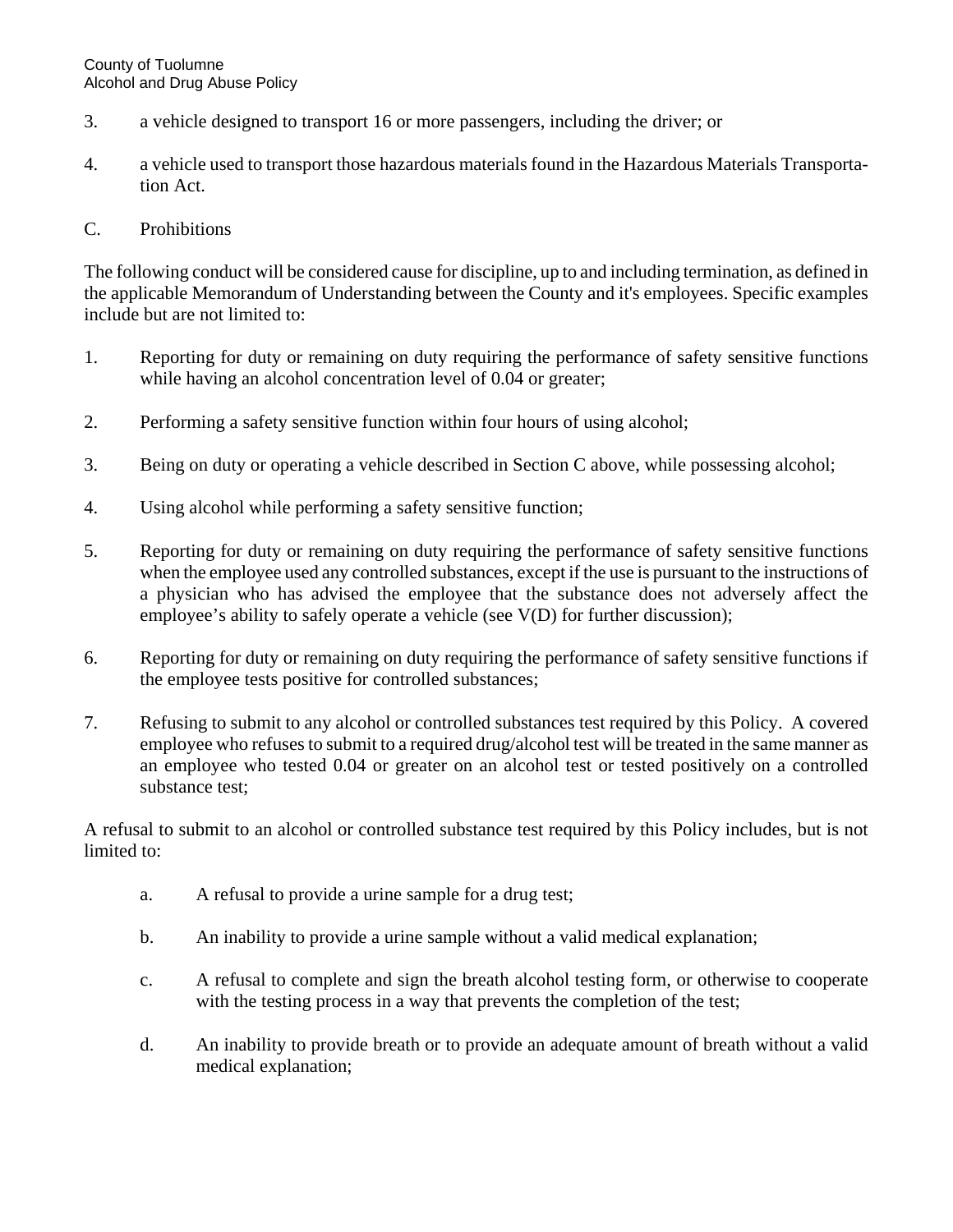- e. Tampering with or attempting to adulterate the urine specimen or collection procedure;
- f. Not reporting to the collection site in the time allotted by the supervisor or manager who directs the employee to be tested;
- g. Leaving the scene of an accident without a valid reason as to why authorization from a supervisor or manager who shall make a determination whether to send the employee for a post-accident drug and/or alcohol test was not obtained.
- h. Consuming alcohol or ingesting a controlled substance during the eight hours immediately following an accident, unless the employee has been informed that his/her actions have been discounted as a contributing factor, or if the employee has already been tested.

In addition to the above prohibitions, employees are reminded of their obligations under the Federal Drug Free Workplace Act of 1988. All employees covered by this Policy have previously been provided with a copy of the County's Alcohol and Drug Abuse Policy, and have been asked to sign an acknowledgement that they have read the Statement and agreed to comply with it.

D. Consequences for Employees Found to Have Alcohol Concentration Levels of 0.02 or Greater But Less Than 0.04

An employee whose alcohol test indicates an alcohol concentration level between 0.02 and 0.04 will be removed from his or her safety sensitive position for at least eight hours. Such an employee may be subject to discipline up to and including termination. The County will then re-test the employee. Before the employee may be returned to his/her safety sensitive position, the employee's alcohol concentration must indicate a concentration below 0.02.

- E. Circumstances Under Which Drug and Alcohol Testing Will be Imposed on Covered Employees
- 1. Pre-Employment Testing:

All applicants for classifications which are covered by the DOT regulations (see Section A) as well as all employees who transfer from classifications which are not covered to classifications which are covered will be required to submit to pre-employment/pre-duty drug testing. Applicants will not be assigned to a safety sensitive position if they do not pass the tests.

2. Post-Accident Testing:

Post-Accident drug and alcohol testing will be conducted on employees following an accident where the employee's performance cannot be discounted as a contributing factor.

The decision as to whether or not to test the employee will be left to a supervisory or management employee. The presumption is for testing. The only reason an employee will not be tested following an accident is if a determination is made that the employee's *performance could not* have been a contributing factor. If a fatality occurs, the employee will be tested irrespective of whether his/her involvement may be discounted.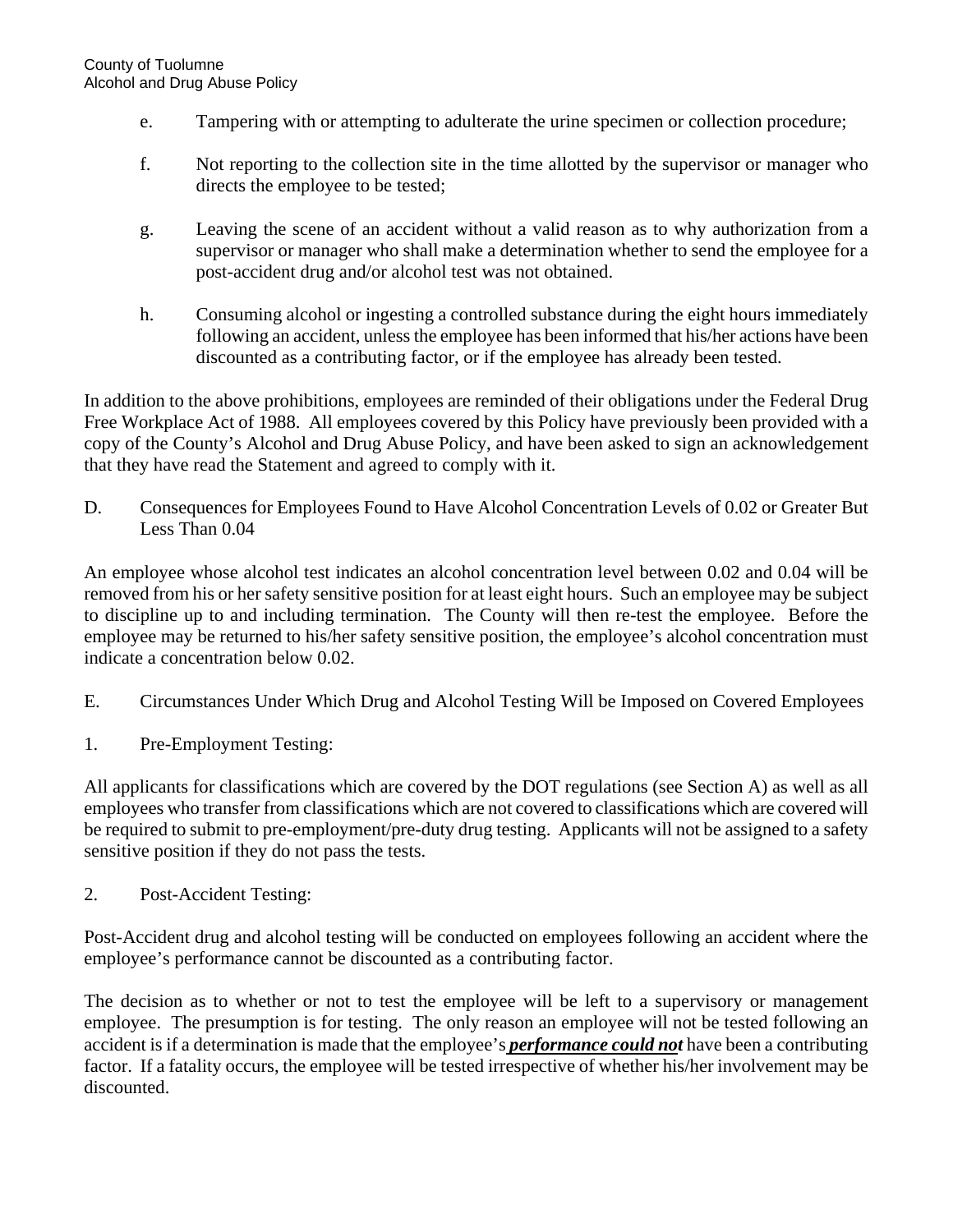Post-accident alcohol tests shall be administered within two hours following an accident and no test may be administered after eight hours. A post-accident drug test shall be conducted within 32 hours following the accident. Attachments "C, D, and E" shall be provided to the employee for signature prior to testing.

An *accident* also occurs (as defined by the FHWA) when as a result of an occurrence involving the vehicle an individual dies or when a State or local law enforcement authority issues a citation to the covered employee for a moving violation arising from the accident.

3. Random Testing:

Covered employees will be subject to random alcohol and drug testing as follows:

A random alcohol test will be administered just prior to the employee performing a safety sensitive function (i.e. driving) while the employee is performing a safety-sensitive function, or just after the employee has stopped performing a safety-sensitive function. The County will, as a part of a multi-jurisdiction consortium, subject at least 25% of the total number of it's covered employees to random alcohol testing per year.

A random drug test will be administered to at least 50% of the total number of covered employees in the consortium per year. Some employees may be tested more than once in a year, while others are not tested at all depending on the random selection.

On the date an employee is selected for random drug testing, his/her supervisor will ensure his/her duties are covered. The employee will receive a written notice in the morning indicating the time he/she is to report to the lab for testing. Attachments "C, D, and E" shall be provided to the employee for signature prior to testing.

4. Reasonable Suspicion Testing:

Managers and supervisors may require that an employee submit to a drug and/or alcohol test when a manager or supervisor has a reasonable suspicion that an employee is intoxicated or under the influence of drugs or alcohol while on the job or standby duty, such test shall be performed in the Emergency Room at Tuolumne General Hospital. "Reasonable suspicion" is a belief based on objective facts sufficient to lead a reasonably prudent person to suspect that an employee is under the influence of drugs or alcohol so that the employee's ability to perform the functions of the job is impaired or so that the employee's ability to perform his/her job safely is reduced (see VI(B) for further discussion). Attachments "C, D, and E" shall be provided to the employee for signature prior to testing.

5. Return To Duty/Follow-up Testing:

A covered employee who has violated any of the prohibitions of this policy (See Section C) must submit to

a return to duty test before he/she may be returned to his/her position. The test result must indicate an alcohol concentration of less than 0.02 or a verified negative result on a controlled substances test. In addition, because studies have shown that the relapse rate is highest during the first year of recovery, the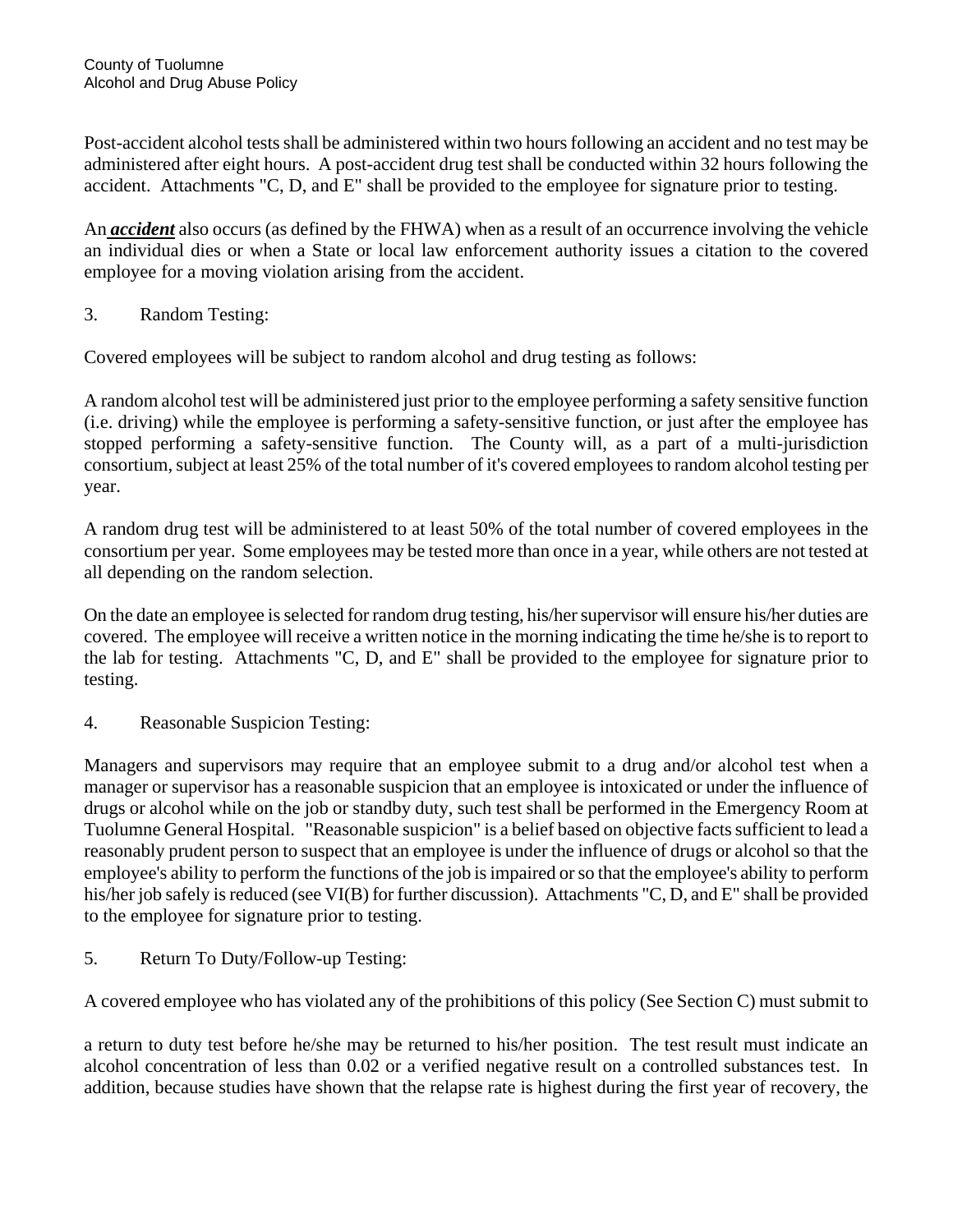employee will be subject to follow-up testing which is separate from the random testing obligation. The employee will be subject to at least six unannounced drug/alcohol tests during the first year back to the safety-sensitive position following the violation. Attachments "C, D, and E" shall be provided to the employee for signature prior to each test.

- F. Procedures to Be Used for Detection of Drugs and Alcohol
- 1. Alcohol testing:

Alcohol testing will be conducted by using an evidential breath testing device (EBT) approved by the National Highway Traffic Safety Administration.

A screening test will be conducted first. If the result is an alcohol concentration level of less than 0.02, the test is considered a negative test. If the alcohol concentration level is 0.02 or more, a second confirmation test will be conducted.

The procedures that will be utilized by the lab for collection and testing of the specimen are attached hereto as Attachment F, "Drug and Alcohol Testing Procedures"..

2. Drug Testing:

Drug testing will be conducted pursuant to the procedures set forth in Attachment F.

- a. The urine specimen will be split into two bottles labeled as "primary" and "split" specimen. Both bottles will be sent to the lab;
- b. If the urinalysis of the primary specimen tests positive for the presence of illegal, controlled substances, the employee has 72 hours to request that the split specimen be analyzed by a different certified lab;
- c. The urine sample will be tested for the following: marijuana, cocaine, opiates, amphetamines, and phencyclidine;
- d. If the test is positive for one or more of the drugs, a confirmation test will be performed using gas chromatography/mass spectrometry analysis;
- e. All drug test results will be reviewed an interpreted by a physician before they are reported to the employee and then to the County;
- f. With all positive drug tests, the physician (a.k.a. medical review officer, or "MRO") will first contact the employee to determine if there is an alternative medical explanation for the positive test result. If documentation is provided and the MRO determines that there was a legitimate medical use for the prohibited drug, the test result may be reported to the County as "negative."
- G. Refusal to Submit to an Alcohol and/or Drug Test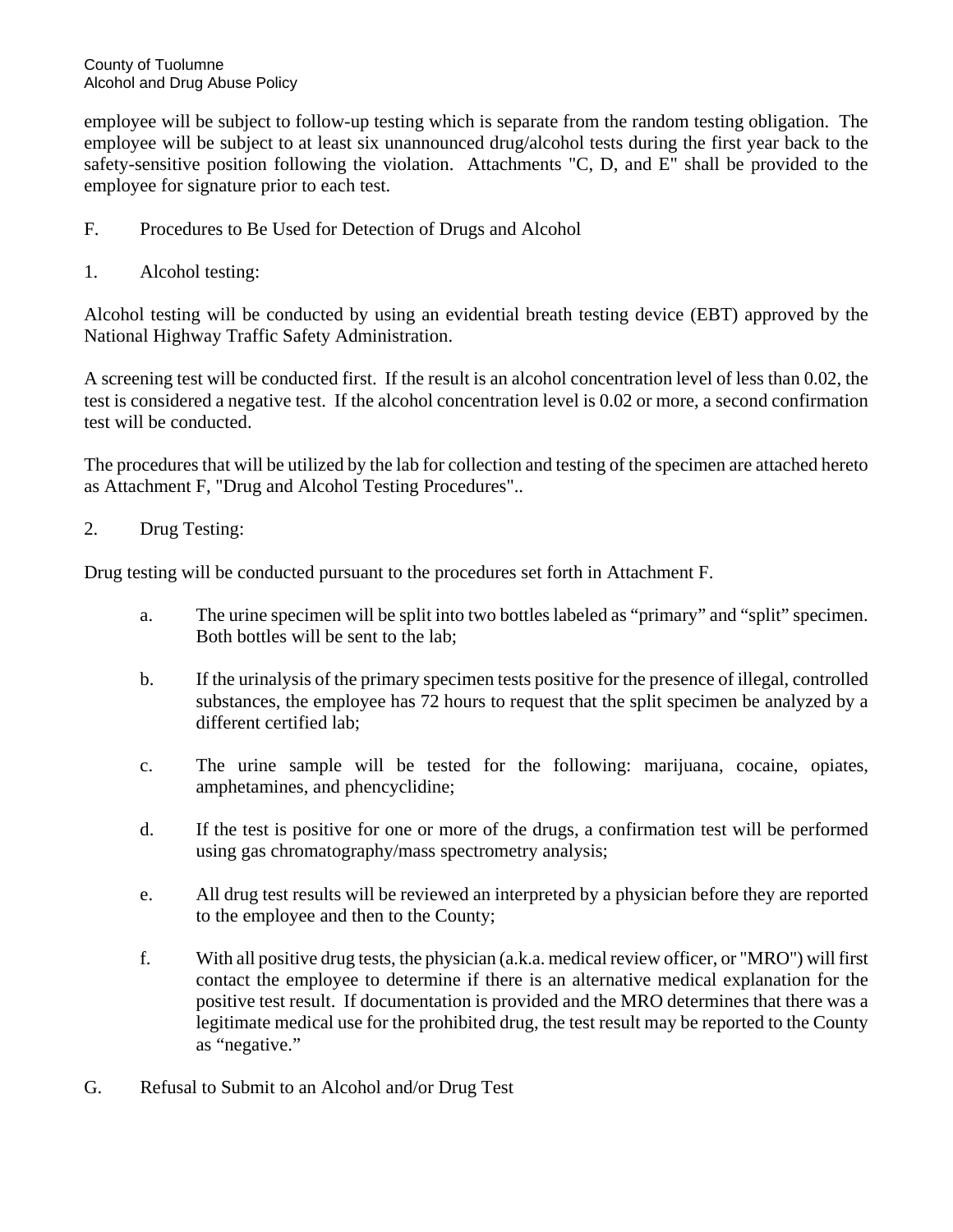A covered employee who refuses to submit to any required drug/alcohol testing will be treated in the same manner as an employee who tested 0.04 or greater on an alcohol test or tested positively on a controlled substances test.

# H. Consequences of Failing an Alcohol and/or Drug Test

A positive result from a drug or alcohol test may result in disciplinary action as established under the terms of the appropriate Memorandum of Understanding between the County and it's employee associations, or the applicable Personnel Rule.

If a covered employee is not terminated, the employee:

- 1. Must be removed from performing any safety-sensitive function;
- 2. Must submit to an examination by a substance abuse professional. Upon a determination by the substance abuse professional, the employee may be required to undergo treatment to cure his/her alcohol or drug abuse. The County is not required to pay for this treatment;
- 3. May not be returned to his/her former safety-sensitive position until the employee submits to a return-to-duty controlled substance and/or alcohol test (depending on which test the employee failed) which indicates an alcohol concentration level of less than 0.02 or a negative result on a controlled substance test;
- 4. Will be required to submit to unannounced follow-up testing after he/she has been returned to his/her safety-sensitive position. See Section F(5) above.
- I. Information Concerning the Effects of Alcohol and Controlled Substances and Available Methods of Intervention

Attached to this Policy as Attachment G are Fact Sheets published by the Federal Transit Administration, addressing the effects of alcohol and various controlled substances which are tested for under this Policy.

You should also be aware that the County has established an Employee Assistance Program to help employees who need assistance with alcohol and controlled substance abuse. Contact the Human Resources Office for confidential referral or call the EAP at  $(800)227-1060$  (TDD for hearing impaired = (800)327-0801). The County's plan number is #639. As an eligible employee of Tuolumne County, you and your eligible family members are each entitled to receive three (3) sessions per benefit period through the program. If extended counseling is needed, the charges will become the responsibility of the employee.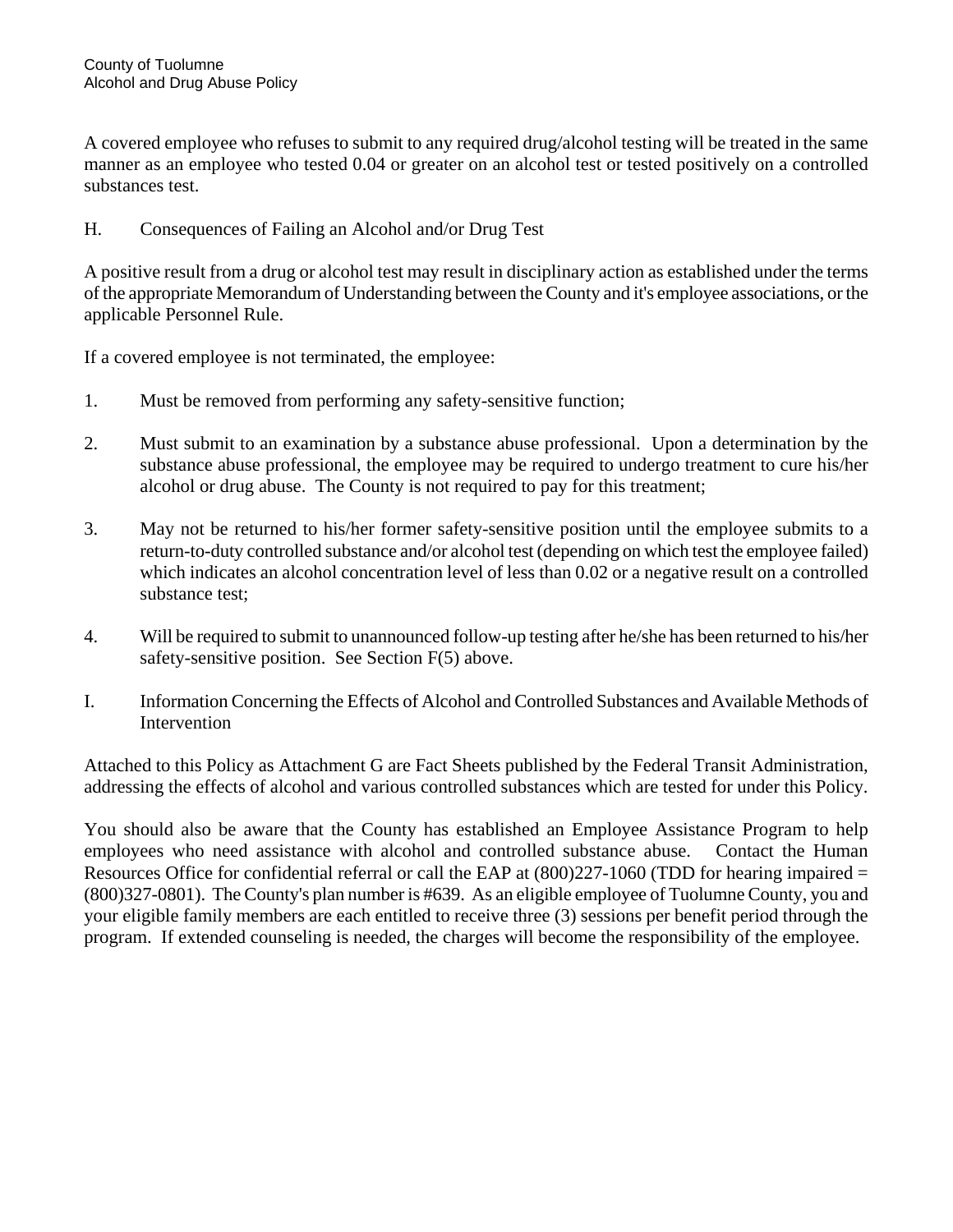# **ATTACHMENT "A"**

#### **ALCOHOL AND DRUG ABUSE POLICY Employee Acknowledgment Form**

**As a condition of employment, I hereby certify that I have received a copy of the TUOLUMNE COUNTY ALCOHOL AND DRUG ABUSE POLICY. I agree that as a County employee I,** 

- **(i) shall not be under the influence of alcohol or drugs while on duty;**
- **(ii) nor possess alcohol or drugs while on County property or at work locations or while in uniform;**
- **(iii) nor sell, manufacture or provide drugs or alcohol to any other employee or to any person while on duty;**
- **(iv) nor have my ability to work impaired as a result of the use of alcohol or drugs when reporting for work.**

**I acknowledge if I violate this policy I will be subject to disciplinary action up to and including immediate termination. I understand that I have to notify my immediate supervisor of any criminal drug statute conviction for a violation occurring at my workplace no later than five days after such conviction.** 

**(This form will be placed into my official personnel file at the Human Resources Office)** 

**Print Last Name:** 

Department:

| Signature: |
|------------|
|------------|

| Signature: | Dated: |
|------------|--------|
|            |        |

 **I certify that a copy of the County's Alcohol and Drug Abuse Policy was given to the above named employee (please complete "Print Last Name" above) by me and that, in my presence, the employee refused to sign this acknowledgement form:** 

| (signature)            | (date) |
|------------------------|--------|
| (print your last name) |        |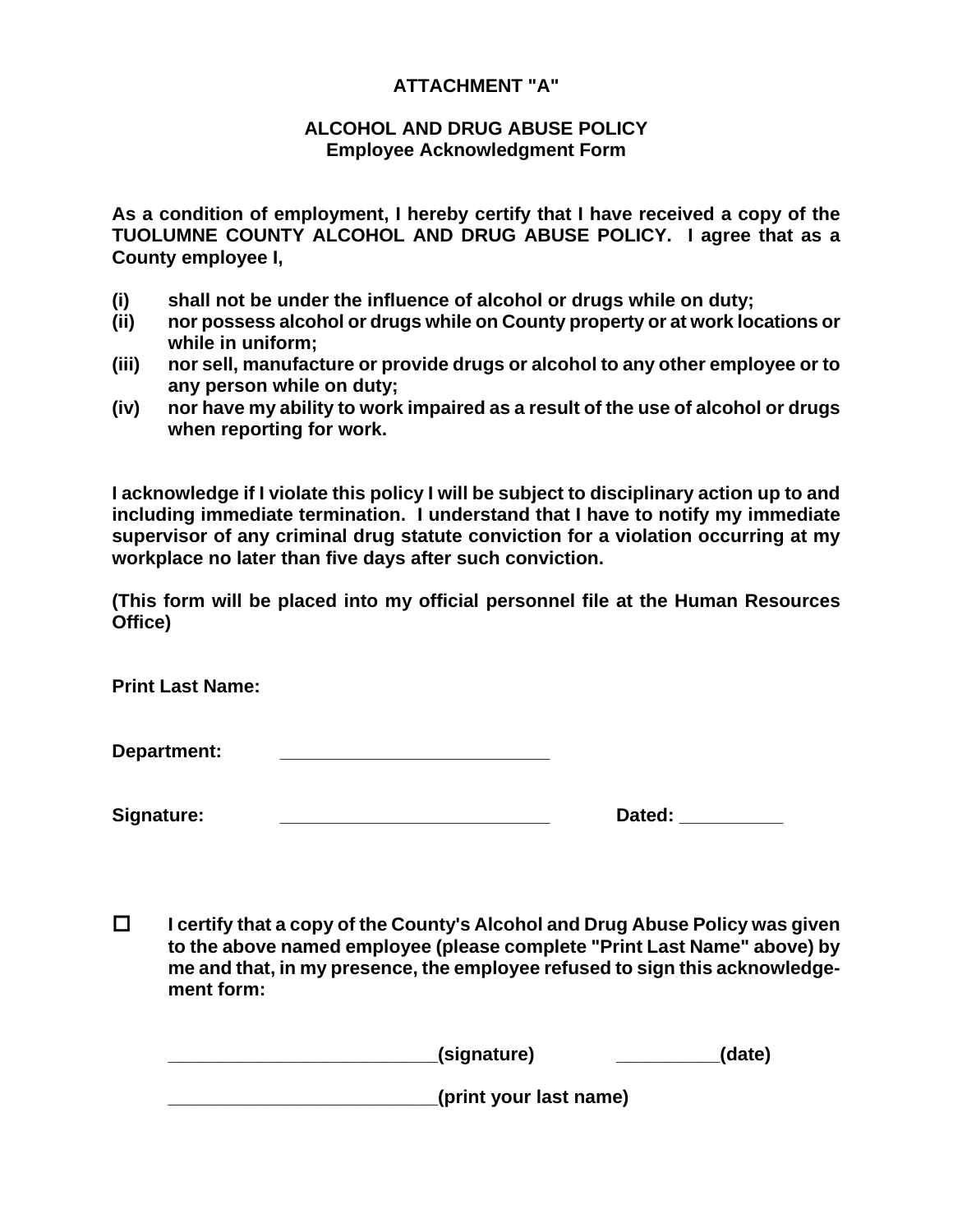# **ATTACHMENT "B"**

# **ALCOHOL AND DRUG ABUSE POLICY Reasonable Suspicion Report Form**

This is to certify that **the substitute of the substitute of the suspicion** (supervisor) has reasonable suspicion to believe that on \_\_\_\_\_\_\_(date) at \_\_\_\_\_\_\_\_\_\_\_\_\_\_\_\_\_\_\_\_\_ a.m./p.m. **(employee) was:** 

- **in possession of a substance or substances in violation of Tuolumne County's Alcohol and Drug Abuse Policy, or**
- **under the influence of a substance or substances in violation of Tuolumne County's Alcohol and Drug Abuse Policy.**

**The following are the specific facts that have led me to suspect that the abovenamed employee has violated the County's Alcohol and Drug Abuse Policy (attach additional page(s) as needed).** 

**Date** 

**Supervisor's Signature** 

**Date** 

**Department Head Signature** 

# **Employee Consent for Search of Personal Possessions**

**I**, \_\_\_\_\_\_\_\_\_\_\_\_\_\_\_\_\_\_\_\_\_\_\_, (employee) do voluntarily and of my own free will hereby **give permission to my department head and/or supervisor to search my personal** possessions on \_\_\_\_\_\_\_\_\_\_\_\_\_\_\_(date).

**Date** 

**Employee Signature** 

**Witness**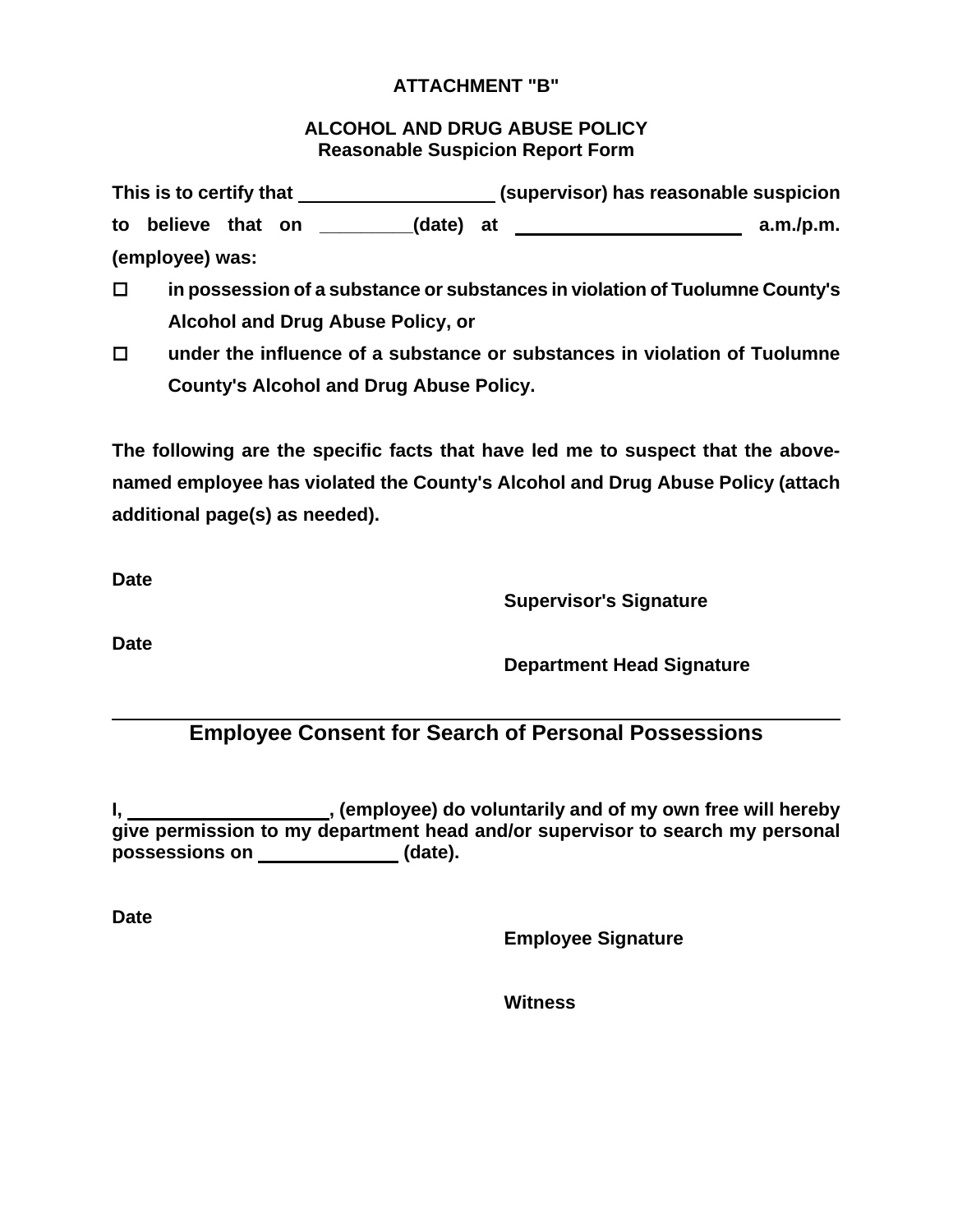# **ATTACHMENT "C"**

# **ALCOHOL AND DRUG ABUSE POLICY Employee Consent to Submit to Drug and/or Alcohol Testing**

**I have been requested by Tuolumne County to submit to drug and/or alcohol testing. I understand that the testing is voluntary on my part and that I may refuse to submit, but that such refusal may be grounds for discipline up to and including termination. I further understand that, if authorized, the test results may be released to Tuolumne County, and that the results may be used as cause for disciplinary action up to and including termination.** 

**I have listed below any and all prescription and/or "over the counter" medications I have taken within the last 72 hours.** 

**(list here):** 

**With full knowledge of the foregoing, I voluntarily agree to submit to drug and/or alcohol testing by Tuolumne County.** 

**Print Last Name:** 

Witness Signature: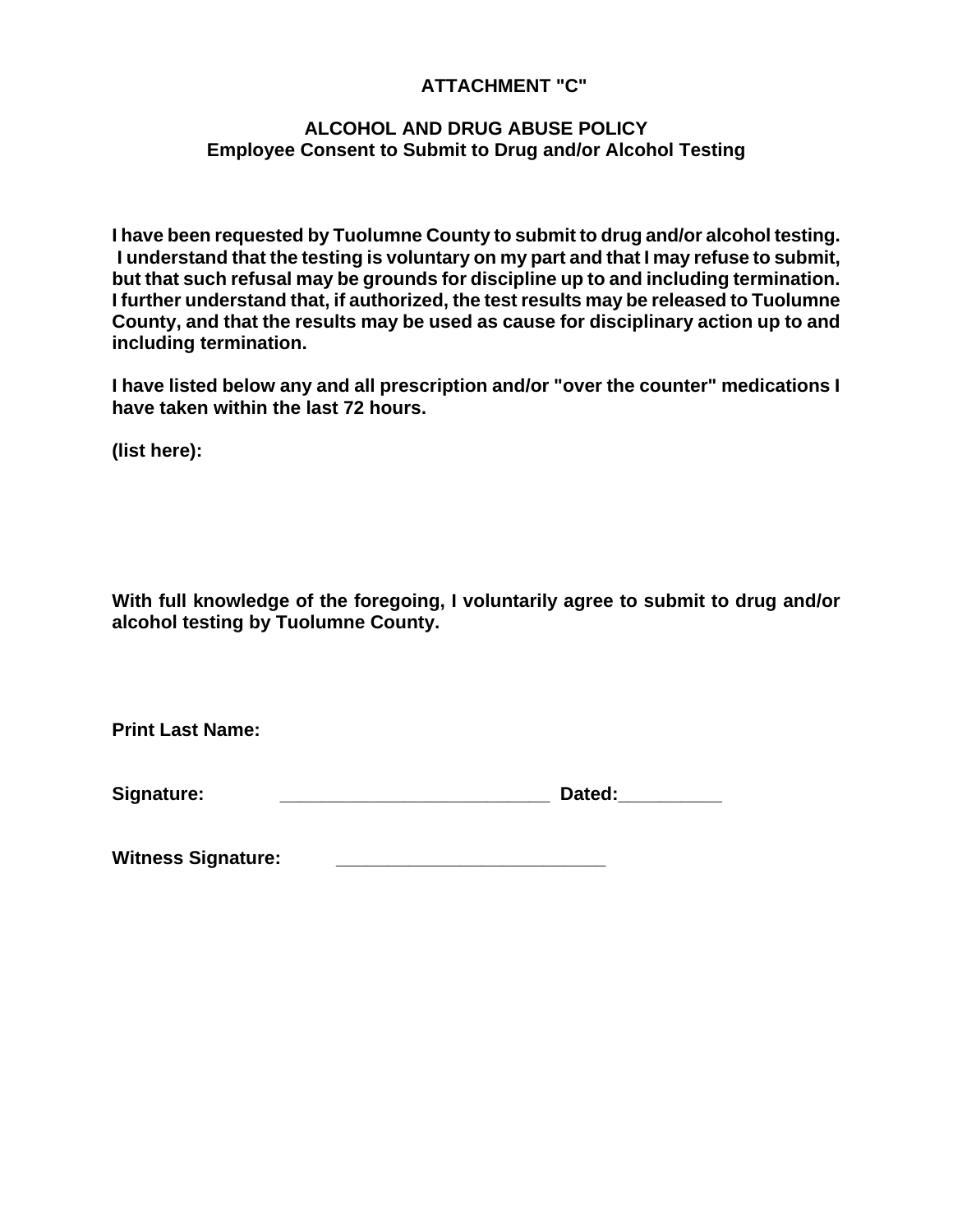# **ATTACHMENT "D"**

## **ALCOHOL AND DRUG ABUSE POLICY Employee Authorization for Release of Medical Information**

**I have been requested by Tuolumne County to submit to a drug an/or alcohol test to be administered by a licensed laboratory designated by the County. I authorize the laboratory to disclose all pertinent medical information and all laboratory results to an authorized representative of Tuolumne County. This information shall include, but not be limited to, medical information and reports, laboratory, scientific and other reports and/or tests, analyses of my condition and substances and/or chemicals which are causal factors for my condition, diagnoses and prognosis.** 

**The release of the information and its use by Tuolumne County is to give the County an opportunity to evaluate the information and results in determining whether I ingested drugs or alcohol, have been impaired on the job and whether I am fit to perform my job. The information may be released any time within 180 days from the date next to my signature.** 

**I have signed this authorization voluntarily, and I know that I have the right to receive a copy of this authorization if I request one.** 

**Print Last Name:** 

| Signature: | Dated: |
|------------|--------|
|            |        |

Witness Signature: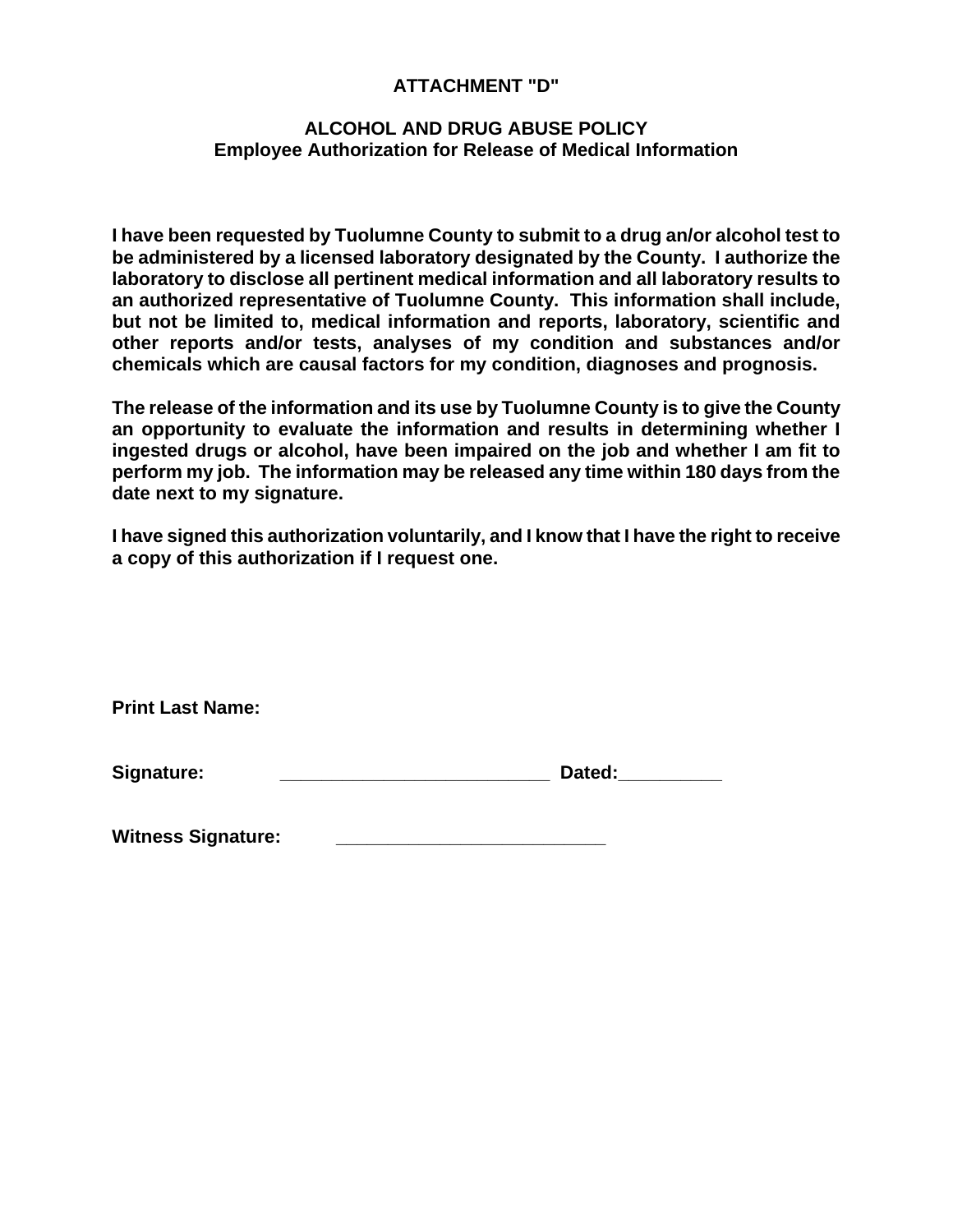#### **ATTACHMENT "E"**

#### **ALCOHOL AND DRUG ABUSE POLICY Employee Refusal to Submit to Drug and/or Alcohol Testing**

**I have been requested by Tuolumne County to submit to drug and/or alcohol testing. I understand that testing is voluntary on my part and that I may refuse to submit, but that such refusal may be cause for disciplinary action up to and including termination under Personnel Rule 9(B)10 and under the terms of the applicable MOU.** 

**With full knowledge of the foregoing, I refuse to submit to drug and/or alcohol testing.** 

**Print Last Name:** 

| Signature: | Dated: |
|------------|--------|
|            |        |

| <b>Witness Signature:</b> |  |
|---------------------------|--|
|---------------------------|--|

 **I certify that this employee (please complete "Print Last Name" above) verbally refused to submit to any drug and/or alcohol test and also refused, in my presence, to sign this form:** 

| (signature) | (date) |
|-------------|--------|
|-------------|--------|

**\_\_\_\_\_\_\_\_\_\_\_\_\_\_\_\_\_\_\_\_\_\_\_\_\_(print your last name)**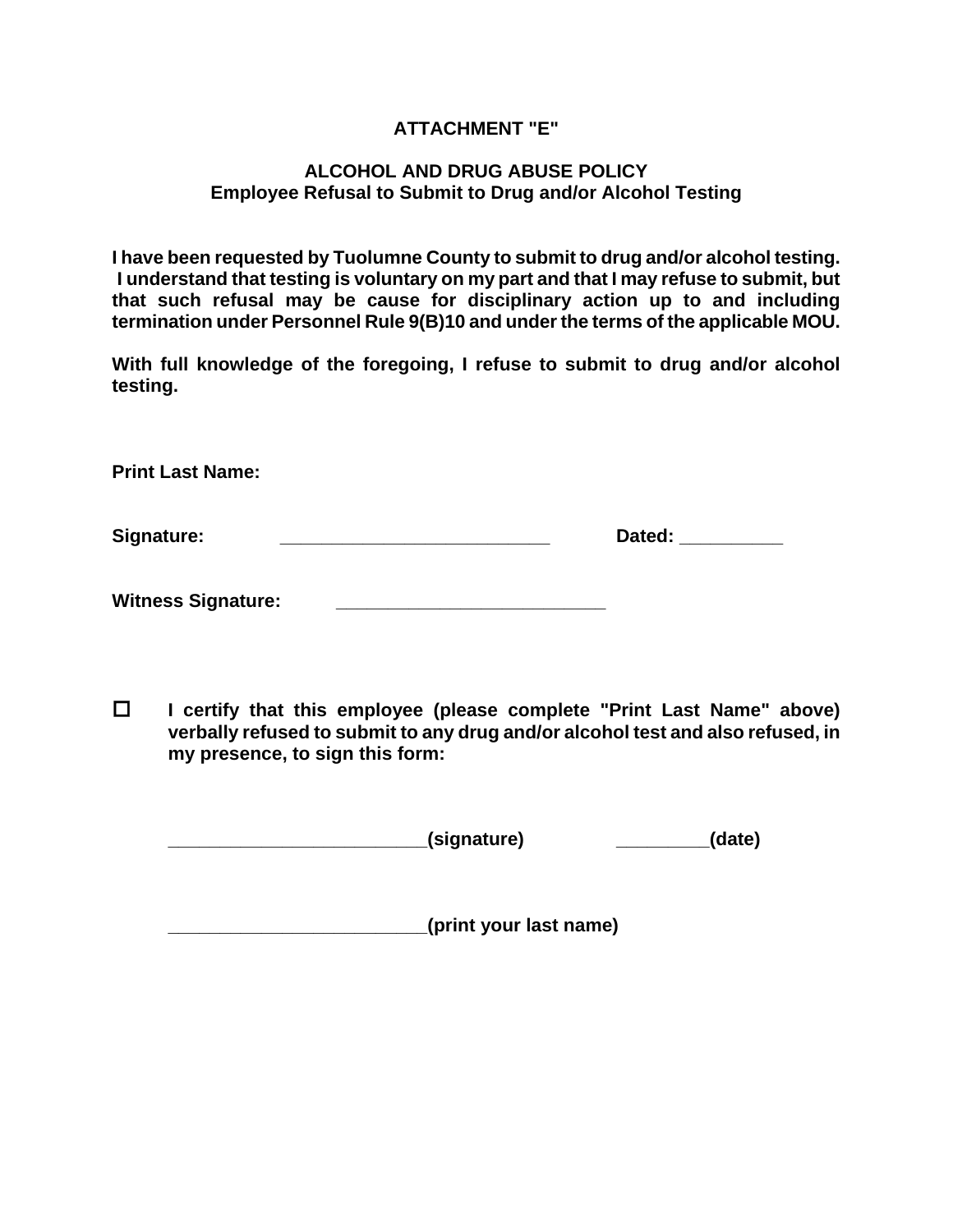# **ATTACHMENT "F"**

# **ALCOHOL AND DRUG ABUSE POLICY Drug and Alcohol Testing Procedures**

# **Collection Site Checklist To Be Used by Specimen Collection Personnel**

- Verify the identity of the employee through the use of an official picture identification or verification by a transit official. Notify the transit agency if the employee fails to report or arrives late.
- If the employee providing the specimen requests it, present your identification as well.
- Request that the employee check his/her belongings, including unnecessary garments, purses and briefcases. The employee may retain his/her wallet. If the employee requests it, provide a receipt for his/her personal belongings.
- Request the employee to rinse his/her hands with water and dry them.
- Provide the employee with a specimen bottle and direct him/her to the privacy enclosure. Do not enter the enclosure. You should not observe the specimen collection unless special circumstances exist. Instruct the employee that at least 45 milliliters of urine are required and that the temperature will be taken to ensure the integrity of the sample.
- If the employee refuses to provide a specimen, or otherwise fails to cooperate with the process, inform the employer and document the refusal on the custody and control form.
- If the employee is unable to provide at least 45 milliliters, the original specimen shall be discarded and the employee will be instructed to drink not more than 24 ounces of fluid in a period of up to two hours. If 45 milliliters cannot be provided within the two-hour limit, notify the transit agency.
- After providing the specimen, allow the employee to wash his/her hands.
- Measure the temperature of the specimen. If the temperature of the specimen is outside the acceptable range (90.5 to 99.8 F), the collection site person will require the employee to have his/her oral temperature taken to counter any suspicion of tampering with or substitution of the specimen. Note the temperature in the appropriate place on the custody and control form.
- If there is any reason to suspect adulteration or substitution, notify a higher level supervisor, have a same-gender technician directly observe the collection of a second specimen, note the unusual behavior on the custody and control form, and submit both specimens for testing.
- Pour the first 30 ml of urine into the specimen bottle for the original specimen, Up to 15 ml is to be used for the split specimen.
- Keep the specimens in view at all times prior to sealing and labeling. The specimen must also be in view of the employee.
- Seal and label the specimens in view of the employee. Record the date on the specimen label. Have the employee initial the label verifying that the specimens are his/hers.
- \_ Complete the custody and control form ensuring that you and the employee have signed the appropriate certification statements. Document receipt and release of specimen and shipment courier in chain of custody section of the form.
- Place the specimens and the copies of the custody and control form in a container suitable for shipment and seal. Initial the seal and record the time and date of enclosure for shipment.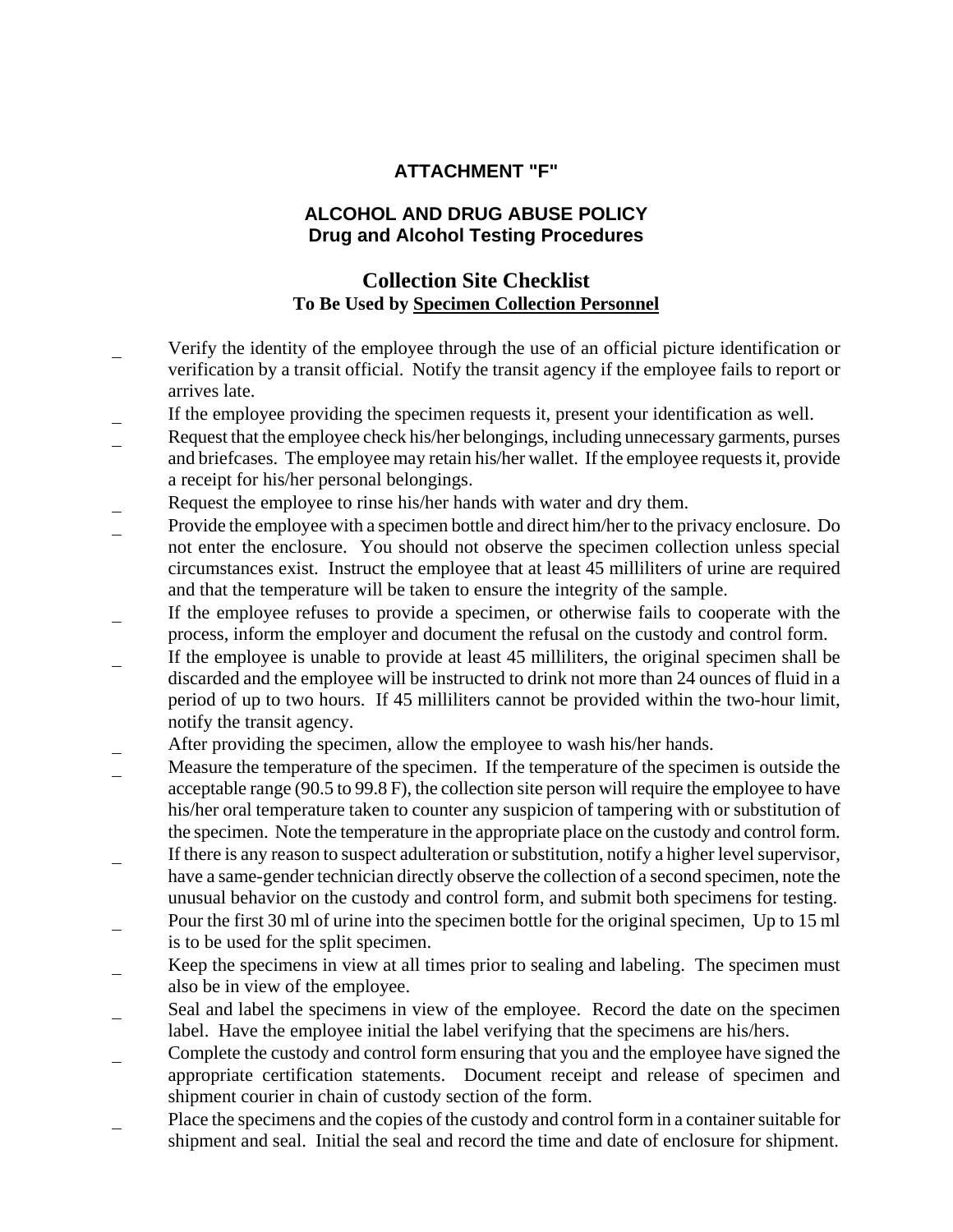- Store all specimens in a secure location until shipment.
- Ship the specimens to the laboratory using the designated courier.

# **Employee Specimen Collection Checklist For Employees Required to Provide Urine Specimens for Drug Testing**

- Report to the specimen collection site as soon as possible after notification to report. Refusal to report for collection or refusal to cooperate with the collection process will result in a determination of a refusal to provide a specimen.
- \_ Show the collection site personnel an official photo identification card.
- \_ Check your outer garments with the collection site personnel for safekeeping. You have the right to retain your wallet and to ask for a receipt for your belongings.
- Rinse and dry your hands.
- \_ Obtain a wrapped specimen container from the specimen collection personnel.
- \_ Proceed to the privacy enclosure and provide a specimen in the collection container. At least 45 milliliters of urine are required for analysis. If an insufficient amount of urine is provided, the original specimen will be discarded and you will be required to consume not more than 24 ounces of fluids in two hours to provide another specimen. Do not tamper with the specimen or make substitutions. The specimen will be visually inspected for unusual color and sediment.
- \_ The temperature of the specimen will be measured and must fall within an acceptable range. If the temperature falls outside the acceptable range, you will be required to provide an oral temperature to counter any suspicion of tampering.
- Give the specimen to the specimen collection personnel and watch the sealing and labeling of the bottles. Initial the labels verifying that the specimen is yours.
- You may wish to indicate on the back of your copy of the custody and control form any medications you are currently using. This list may serve as a memory jogger in the event a Medical Review Officer calls you to discuss the results of your test.
- The results of the laboratory analysis will be forwarded to your employer's Medical Review Officer. If the results are negative (no drugs detected), the MRO will notify your employer. If the laboratory confirms a positive result (drugs detected), the MRO will contact you at the telephone number you provided to give you the opportunity to discuss the test results and to submit information demonstrating authorized use of the drugs in question.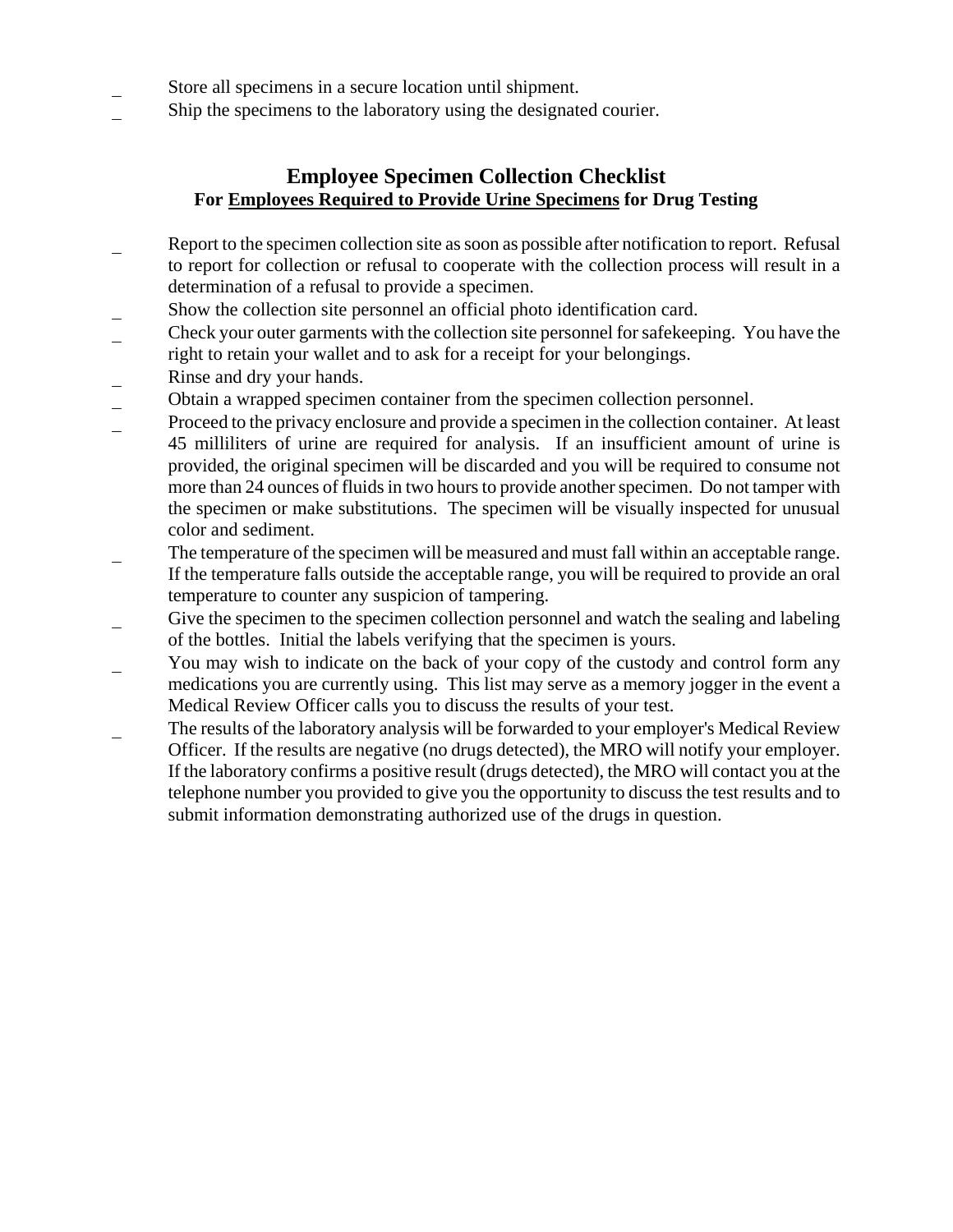# **ATTACHMENT "G"**

## **ALCOHOL AND DRUG ABUSE POLICY Drug and Alcohol Effect Fact Sheet**

# **Alcohol Facts**

Alcohol is a socially acceptable drug that has been consumed throughout the world for centuries. It is considered a recreational beverage when consumed in moderation for enjoyment and relaxation during social gatherings. However, when consumed primarily for its physical and moodaltering effects, it is a substance of abuse. As a depressant, it slows down physical responses and progressively impairs mental functions.

**Signs and Symptoms of Use:** Except for the odor, the following signs are also general signs and symptoms of any depressant substance.

- Dulled mental processes Lack of coordination
- 
- Sleepy or stuporous condition Slowed reaction rate
- Slurred speech
- 
- Odor of alcohol on breath Possible constricted pupils
	-

**Health Effects:** The chronic consumption of alcohol (average of three servings per day of beer [12 ounces], whiskey [1 ounce], or wine [6 ounces]) over time may result in the following health hazards:

- $\odot$  Decreased sexual functioning
- $\odot$  Dependency (up to 10 percent of all people who drink alcohol become physically and/or mentally dependent on alcohol and can be termed "alcoholic")
- $\circledR$  Fatal liver diseases<br> $\circledR$  Increased cancers of
- / Increased cancers of the mouth, tongue, pharynx, esophagus, rectum, breast and malignant melanoma
- $\circledcirc$  Kidney disease
- / Pancreatitis
- $\odot$  Spontaneous abortion and neonatal mortality
- $\otimes$  Ulcers
- $\odot$  Birth defects (up to 54 percent of all birth defects are alcohol related)

#### **Social Issues:**

- \_ Two-thirds of all homicides are committed by people who drink prior to the crime.
- Two to three percent of the driving population is legally drunk at any one time. This rate is doubled at night and on weekends.
- \_ Two-thirds of all Americans will be involved in an alcohol-related vehicle accident during their lifetimes.
- The rate of separation and divorce in families with alcohol dependency problems is 7 times the average.
- Forty percent of family court cases are alcohol problem related.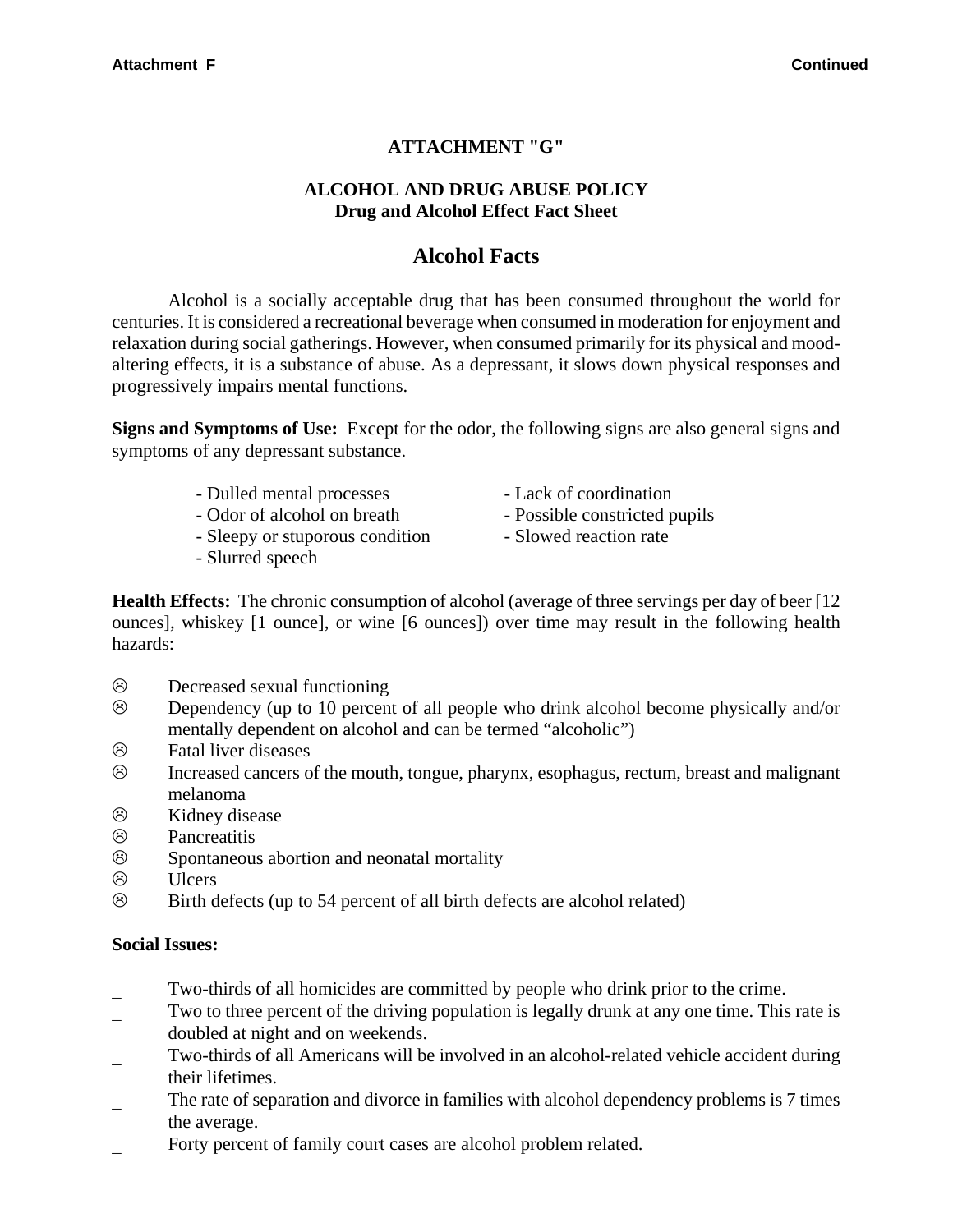- \_ Alcoholics are 15 times more likely to commit suicide than are other segments of the population.
- More than 60 percent of burns, 40 percent of falls, 69 percent of boating accidents and 76 percent of private aircraft accidents are alcohol related.

# **The Annual Toll:**

- \_ 24,000 people will die on the highway due to the legally impaired driver
- \_ 12,000 more will die on the highway due to the alcohol-affected driver
- \_ 15,800 will die in non-highway accidents
- \_ 30,000 will die due to alcohol-caused liver disease
- \_ 10,000 will die due to alcohol-induced brain disease or suicide
- \_ Up to another 125,000 will die due to alcohol-related conditions or accidents

# **Workplace Issues:**

- It takes one hour for the average person (150 pounds) to process one serving of an alcoholic beverage from the body.
- Impairment in coordination and judgment can be objectively measured with as little as two drinks in the body.
- A person who is legally intoxicated is 6 times more likely to have an accident than a sober person.

# **Amphetamine Facts**

Amphetamines are central nervous system stimulants that speed up the mind and body. The physical sense of energy at lower doses and the mental exhilaration at higher doses are the reasons for their abuse. Although widely prescribed at one time for weight reduction and mood elevation, the legal use of amphetamines is now limited to a very narrow range of medical conditions. Most amphetamines that are abused are illegally manufactured in foreign countries and smuggled into the U.S. or clandestinely manufactured in crude laboratories.

# **Description:**

- Amphetamine is sold in counterfeit capsules or as white, flat, double-scored "mini-bennies." It is usually taken by mouth.
- $\rightarrow$  Methamphetamine is often sold as a creamy white and granular powder or in lumps and is packaged in aluminum foil wraps or sealable plastic bags. Methamphetamine may be taken orally, injected or snorted into the nose.
- $\rightarrow$  Trade/street names include Biphetamine, Delcobese, Desotyn, Detedrine, Chetrol, Ritalin, Speed, Meth, Crank, Crystal, Monster, Black Beauties and Rits.

#### **Signs and Symptoms of Use:**

- \_ Hyperexcitability, restlessness \_ Profuse sweating
- 
- \_ Increased heart rate and blood pressure \_ Panic & Confusion
- \_ Heart palpitations and irregular beats \_ Heightened aggressive behavior
- Talkativeness **Inability** to concentrate
- 
- Dilated Pupils **Rapid respiration** 
	-
	-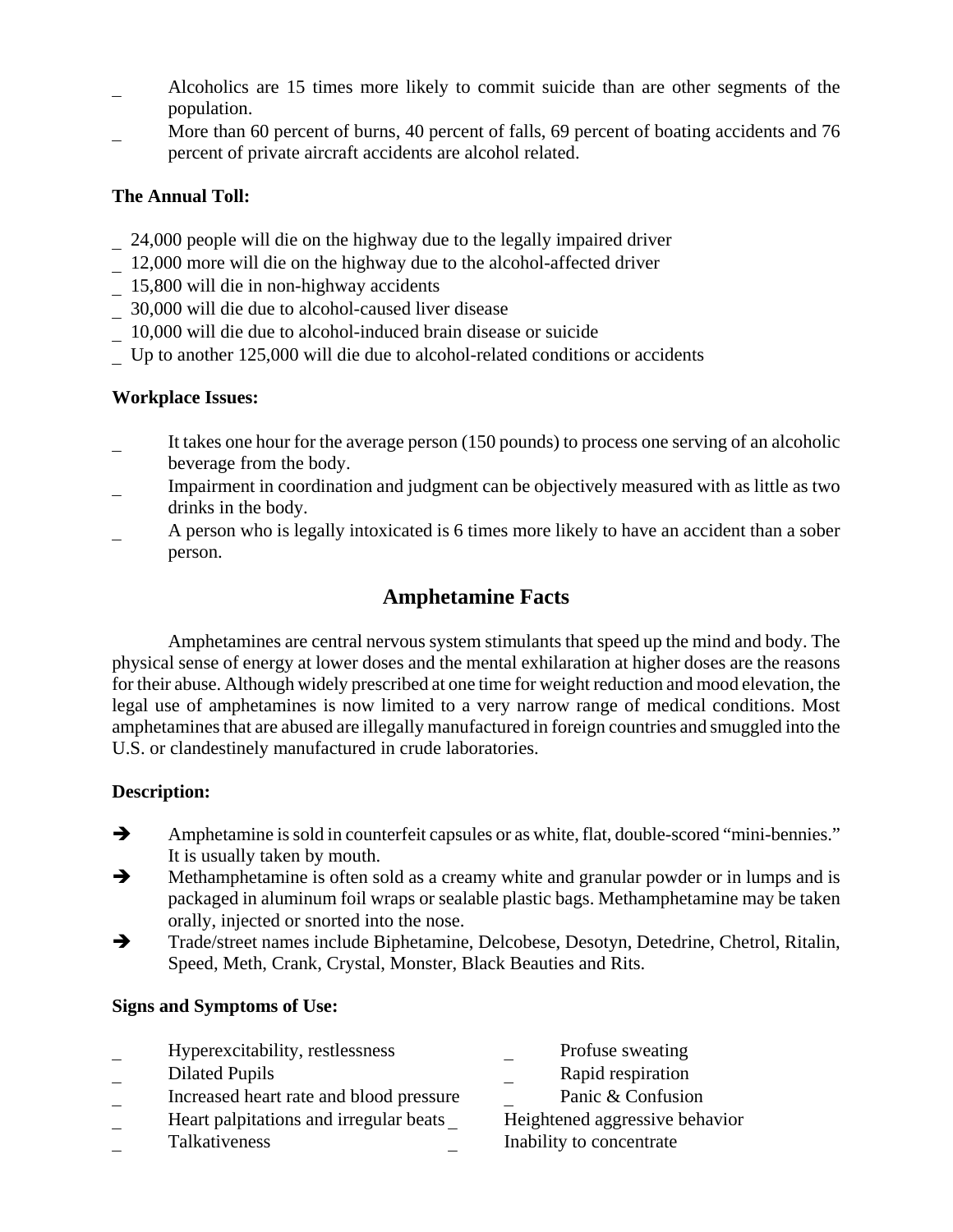# **Health Effects:**

- / Regular use produces strong psychological dependence and increasing tolerance to drug.
- $\circled{e}$  High doses may cause toxic psychosis resembling schizophrenia.<br> $\circled{e}$  Intoxication may induce a heart attack or stroke due to spiking of
- Intoxication may induce a heart attack or stroke due to spiking of blood pressure.
- $\odot$  Chronic use may cause heart and brain damage due to severe constriction of capillary blood vessels.
- $\odot$  The euphoric stimulation increases impulsive and risk-taking behaviors, including bizarre and violent acts.
- $\odot$  Withdrawal from the drug may result in severe physical and mental depression.

# **Workplace Issues:**

- Since amphetamines alleviate the sensation of fatigue, they may be abused to increase alertness because of unusual overtime demands or failure to get rest.
- Low-dose amphetamine use will cause a short-term improvement in mental and physical functioning. With greater use or increasing fatigue, the effect reverses and has an impairing effect. Hangover effect is characterized by physical fatigue and depression, which may make operation of equipment or vehicles dangerous.

# **Cocaine Facts**

Cocaine is used medically as a local anesthetic. It is abused as a powerful physical and mental stimulant. The entire central nervous system is energized. Muscles are more tense, the heart beats faster and stronger, and the body burns more energy. The brain experiences an exhilaration caused by a large release of neurohormones associated with mood elevation.

# **Description:**

- $\rightarrow$  The source of cocaine is the coca bush, grown almost exclusively in the mountainous regions of northern South America.
- $\rightarrow$  Cocaine Hydrochloride "snorting coke" is a white to creamy granular or lumpy powder that is chopped into a fine powder before use. It is snorted into the nose, rubbed on the gums, or injected in veins. The effect is felt within minutes and lasts 40 to 50 minutes per "line" (about 60 to 90 milligrams). Common paraphernalia include a single-edged razor blade and a small mirror or piece of smooth metal, a half straw or metal tube, and a small screw cap vial or folded paper packet containing the cocaine.
- $\rightarrow$  Cocaine base a small crystalline rock about the size of a small pebble. It boils at a low temperature, is not soluble in water, and is up to 90 percent pure. It is heated in a glass pipe and the vapor is inhaled. The effect is felt within seven seconds. Common paraphernalia includes a "crack pipe" (a small glass smoking device for vaporizing the crack crystal) and a lighter, alcohol lamp, or small butane torch for heating.
- $\rightarrow$  Trade/street names include Coke, Rock, Crack, Free Base, Flake, Snow, Smoke, and Blow.

# **Signs and Symptoms of Use:**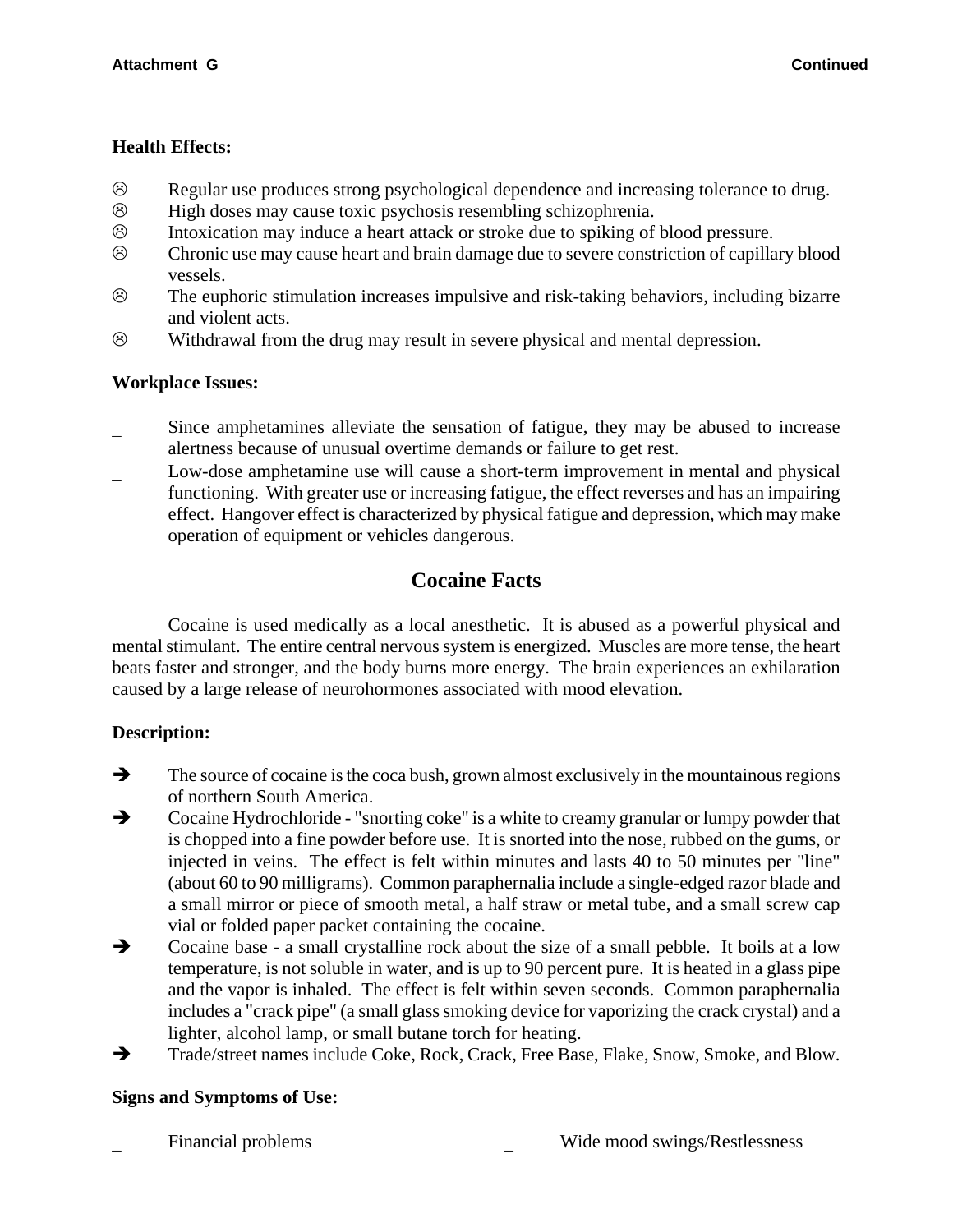- 
- Frequent and extended absences from **EXECUTE:** Runny or irritated nose meetings or work assignment **Difficulty in concentration**
- Increased physical activity and fatigue <br>
<br>
<u>Defensiveness</u>, anxiety, agitation
- Isolation and withdrawal from friends  $\qquad \qquad \qquad$  Dilated pupils/visual impairment
- Secretive behaviors, frequent nonbusiness \_ Insomnia visitors, delivered packages, phone calls \_ Paranoia and hallucinations
- Formication (sensation of bugs crawling  $\qquad$  Profuse sweating and dry mouth on skin) and the Talkativeness on skin
- High blood pressure, heart palpitations, <br>Hyperexcitabilithy and irregular rhythm
- 
- 
- 
- 
- and normal activities \_ Hallucinations
	- -
	-
	-
	-

# **Health Facts:**

- $\odot$  Research suggests that regular cocaine use may upset the chemical balance of the brain. As a result it may speed up the aging process by causing irreparable damage to critical nerve cells. The onset of nervous system illnesses such as Parkinson's disease could also occur.
- / Cocaine use causes the heart to beat faster and harder and rapidly increases blood pressure. In addition, cocaine causes spasms of blood vessels in the brain and heart. Both effects lead to ruptured vessels causing strokes or heart attacks.
- / Strong psychological dependency can occur with one "hit" of crack. Usually, mental dependency occurs within days (crack) or within several months (snorting coke). Cocaine causes the strongest mental dependency of any known drug.
- / Treatment success rates are lower than for other chemical dependencies.
- $\odot$  Cocaine is extremely dangerous when taken with depressant drugs. Death due to overdose is rapid. The fatal effects of an overdose are not usually reversible by medical intervention. The number of cocaine overdose deaths has tripled in the last four years.
- / Cocaine overdose was the second most common drug emergency in 1986 up from 11th place in 1980.

#### **Workplace Issues:**

- Extreme mood and energy swings create instability. Sudden noises can cause a violent reaction.
- Lapses in attention and ignoring warning signals greatly increase the potential for accidents.
- \_ The high cost of cocaine frequently leads to workplace theft and/or dealing.
- A developing paranoia and withdrawal create unpredictable and sometimes violent behavior.
- \_ Work performance is characterized by forgetfulness, absenteeism, tardiness, and missed assignments.

# **Cannabinoids (Marijuana) Facts**

Marijuana is one of the most misunderstood and underestimated drugs of abuse. People use marijuana for the mildly tranquilizing and mood/perception-altering effects it produces.

# **Description:**

 $\rightarrow$  Usually sold in plastic sandwich bags, leaf marijuana will range in color from green to light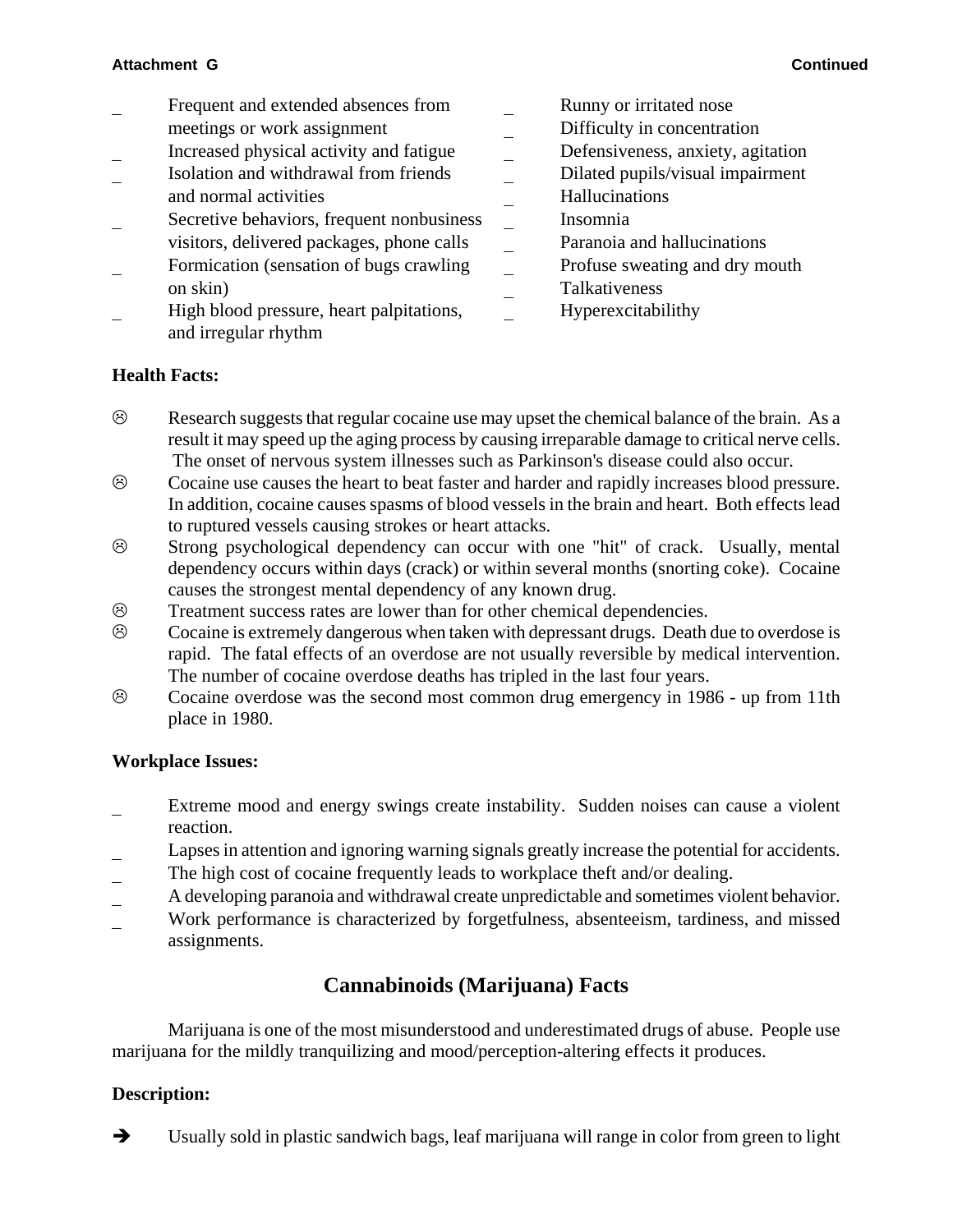tan. The leaves are usually dry and broken into small pieces. The seeds are oval with one slightly pointed end. Less prevalent, hashish is a compressed, sometimes tar like substance ranging in color from pale yellow to black. It is usually sold in small chunks wrapped in aluminum foil. It may also be sold in a oily liquid.

- $\rightarrow$  Marijuana has a distinctly pungent aroma resembling a combination of sweet alfalfa and incense.
- $\rightarrow$  Cigarette papers, roach clip holders, and small pipes made of bone, brass, or glass are commonly found. Smoking "bongs" (large bore pipes for inhaling large volumes of smoke) can easily be made from soft drink cans and toilet paper rolls.
- $\rightarrow$  Trade/street names include Marinol, THC, Pot, Grass, Joints, Reefer, Acapulco Gold, Panamanian Red, Sinsemilla, Thai sticks, Hash, and Hash Oil

# **Signs and Symptoms of Use:**

| Reddened eyes (often masked by eyedrops) | Slowed speech                         |
|------------------------------------------|---------------------------------------|
| Distinctive odor on clothing             | Lackadaisical "I don't care" attitude |
| Chronic fatigue and lack of motivation   | Irritating cough, chronic sore throat |

# **Health Effects (General):**

- $\odot$  When marijuana is smoked, it is irritating to the lungs. Chronic smoking causes emphysema-like conditions.
- / One joint causes the heart to race and be overworked. People with undiagnosed heart conditions are at risk.
- $\odot$  Marijuana is commonly contaminated with the fungus Aspergillus, which can cause serious reparatory tract and sinus infections.
- $\odot$  Marijuana smoking lowers the body's immune system response, making users more susceptible to infection. The U.S government is actively researching a possible connection between marijuana smoking and the activation of AIDS in positive human immunodeficiency virus (HIV) carriers.

# **Health Effects (Pregnancy Problems and Birth Defects):**

- / The active chemical, tetrahydrocannabinol (THC) and 60 other related chemicals in marijuana concentrate in the ovaries and testes.
- / Chronic smoking of marijuana in males causes a decrease in sex hormone, testosterone, and an increase in estrogen, the female sex hormone. The result is a decrease in sperm count, which can lead to temporary sterility. Occasionally, the onset of female sex characteristics including breast development occurs in heavy users.
- / Chronic smoking of marijuana in females causes a decrease in fertility and an increase in testosterone.
- $\odot$  Pregnant women who are chronic marijuana smokers have a higher than normal incidence of stillborn births, early termination of pregnancy, and higher infant mortality rate during the first few days of life.
- / In test animals, THC causes birth defects, including malformations of the brain, spinal cord, forelimbs, and liver and water on the brain and spine.
- $\circledcirc$  Offspring of test animals who were exposed to marijuana have fewer chromosomes than normal, causing gross birth defects or death of the fetus. Pediatricians and surgeons are concluding that the use of marijuana by either or both parents, especially during pregnancy,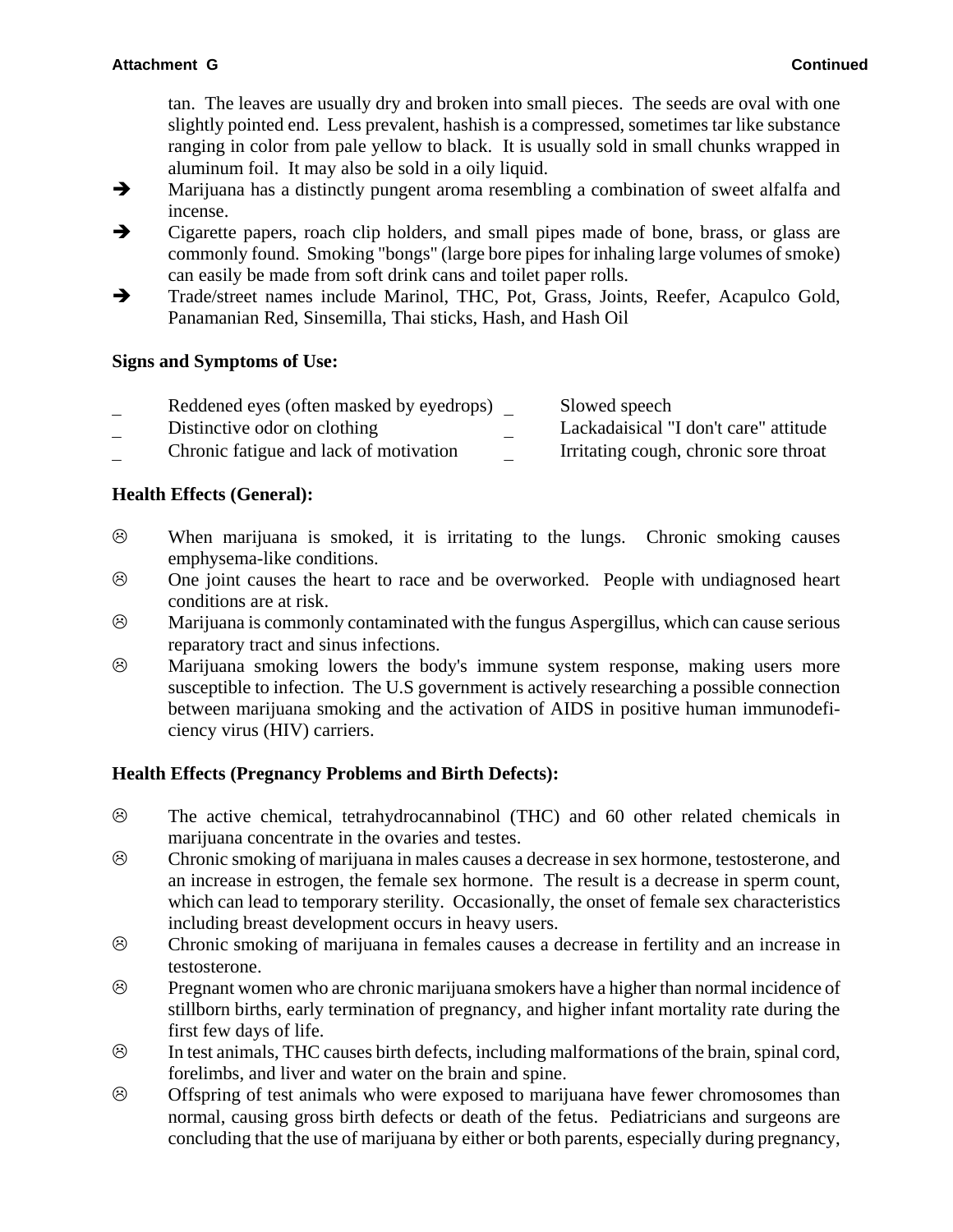leads to specific birth defects of the infant's feet and hands.

- $\odot$  One of the most common effects of prenatal cannabinoid exposure is underweight newborn babies.
- $\odot$  Fetal exposure may decrease visual functioning and causes other ophthalmic problems.

**Health Effects (Mental Function):** Regular use can cause the following effects...

- $\circledcirc$  Delayed decision-making<br> $\circledcirc$  Diminished concentration
- Diminished concentration
- $\odot$  Impaired short-term memory, interfering with learning
- $\odot$  Impaired signal detection (ability to detect a brief flash of light), a risk for users who are operating machinery
- $\odot$  Impaired tracking (the ability to follow a moving object with the eyes) and visual distance measurements.
- $\odot$  Erratic cognitive function
- $\circledcirc$  Distortions in time estimation<br> $\circledcirc$  Long-term negative effects on
- Long-term negative effects on mental function known as "acute brain syndrome," which is characterized by disorders in memory, cognitive function, sleep patterns, and physical condition.

#### **Health Effects (Mental Functions):** acute effects of cannabinoid use

- $\circledcirc$  Aggressive urges  $\circledcirc$  Anxiety  $\circledcirc$  Confusion
- $\circledcirc$  Fearfulness  $\circledcirc$  Hallucinations  $\circledcirc$  Heavy sedation
- $\circledcirc$  Immobility  $\circledcirc$  Mental dependency  $\circledcirc$  Panic
- $\circledcirc$  Paranoid reaction  $\circledcirc$  Unpleasant distortions in body image

#### **Workplace Issues:**

- The active chemical, THC, stores in body fat and slowly releases over time. Marijuana smoking has a long-term effect on performance.
- A 500 to 800 percent increase in THC concentration in the past several years makes smoking three to five joints a week today equivalent to 15 to 40 joints a week in 1978.
- \_ Combining alcohol or other depressant drugs and marijuana can produce a multiplied effect, increasing the impairing effect of both the depressant and marijuana.

# **Opiates (Narcotic) Facts**

Opiates, also called narcotics, are drugs that alleviate pain, depress body functions and reactions, and, when taken in large doses, cause a strong euphoric feeling.

#### **Description:**

- $\rightarrow$  Natural and natural derivatives opium, morphine, codeine, and heroin
- $\rightarrow$  Synthetics meperidien (Demerol), oxymorphone (Numorphan), and oxycodone (Percodan)
- $\rightarrow$  May be taken in pill form, smoked, or injected, depending upon the type of narcotic used.
- $\rightarrow$  Trade/street names include Smack, Horse, Emma, Big D, Dollies, Juice, Syrup, and China White.

#### **Signs and Symptoms of Use:**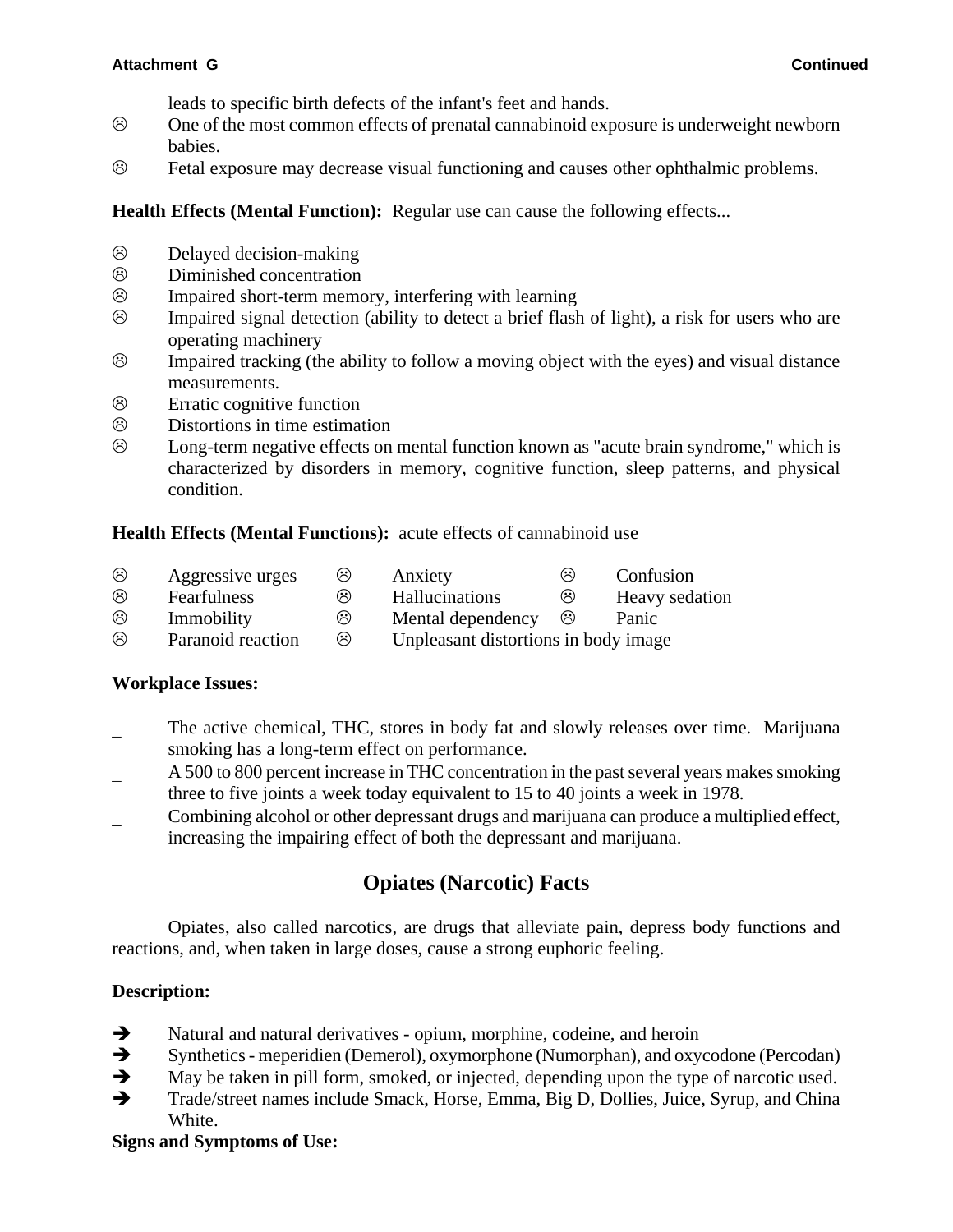- 
- \_ Constricted pupils \_ Depression and apathy
- 
- Nausea, vomiting, and constipation **Impaired respiration**
- Mood changes **Impaired mental functioning and alertness** 
	-
- Impaired coordination **Physical fatigue and drowsiness** 
	-

# **Health Effects:**

- $\odot$  IV needle users have a high risk for contracting hepatitis and AIDS due to the sharing of needles.
- $\odot$  Narcotics increase pain tolerance. As a result, people could more severely injure themselves or fail to seek medical attention after an accident due to the lack of pain sensitivity.
- $\odot$  Narcotics effects are multiplied when used in combination with other depressant drugs and alcohol, causing increased risk for an overdose.

# **Social Issues:**

- There are over 500,000 heroin addicts in the U.S., most of whom are IV needle users.
- An even greater number of medicinal narcotic-dependent persons obtain their narcotics through prescriptions.
- Because of tolerance, there is an ever-increasing need for more narcotics to produce the same effect.
- Strong mental and physical dependency occurs.
- The combination of tolerance and dependency creates an increasing financial burden for the user. Costs for heroin can reach hundreds of dollars a day.

#### **Workplace Issues:**

- Unwanted side effects such as nausea, vomiting, dizziness, mental clouding, and drowsiness place the legitimate user and abuser at higher risk for an accident.
- Narcotics have a legitimate medical use in alleviating pain. Workplace use may cause impairment of physical and mental functions.

# **Phencyclidine (PCP) Facts**

Phencyclidine (PCP) was originally developed as an anesthetic, but the adverse side effects prevented its use except as a large animal tranquilizer. Phencyclidine acts as both a depressant and a hallucinogen, and sometimes as a stimulant. It is abused primarily for its variety of mood-altering effects. Low doses produce sedation and euphoric mood changes. The mood can change rapidly from sedation to excitation and agitation. Larger doses may produce a coma-like condition with muscle rigidity and a blank stare with the eyelids half closed. Sudden noises or physical shocks may cause a "freak out" in which the person has abnormal strength, extremely violent behavior, and an inability to speak or comprehend communication.

# **Description:**

• PCP is sold as a creamy, granular powder and is often packaged in one-inch square aluminum foil or folded paper "packets"